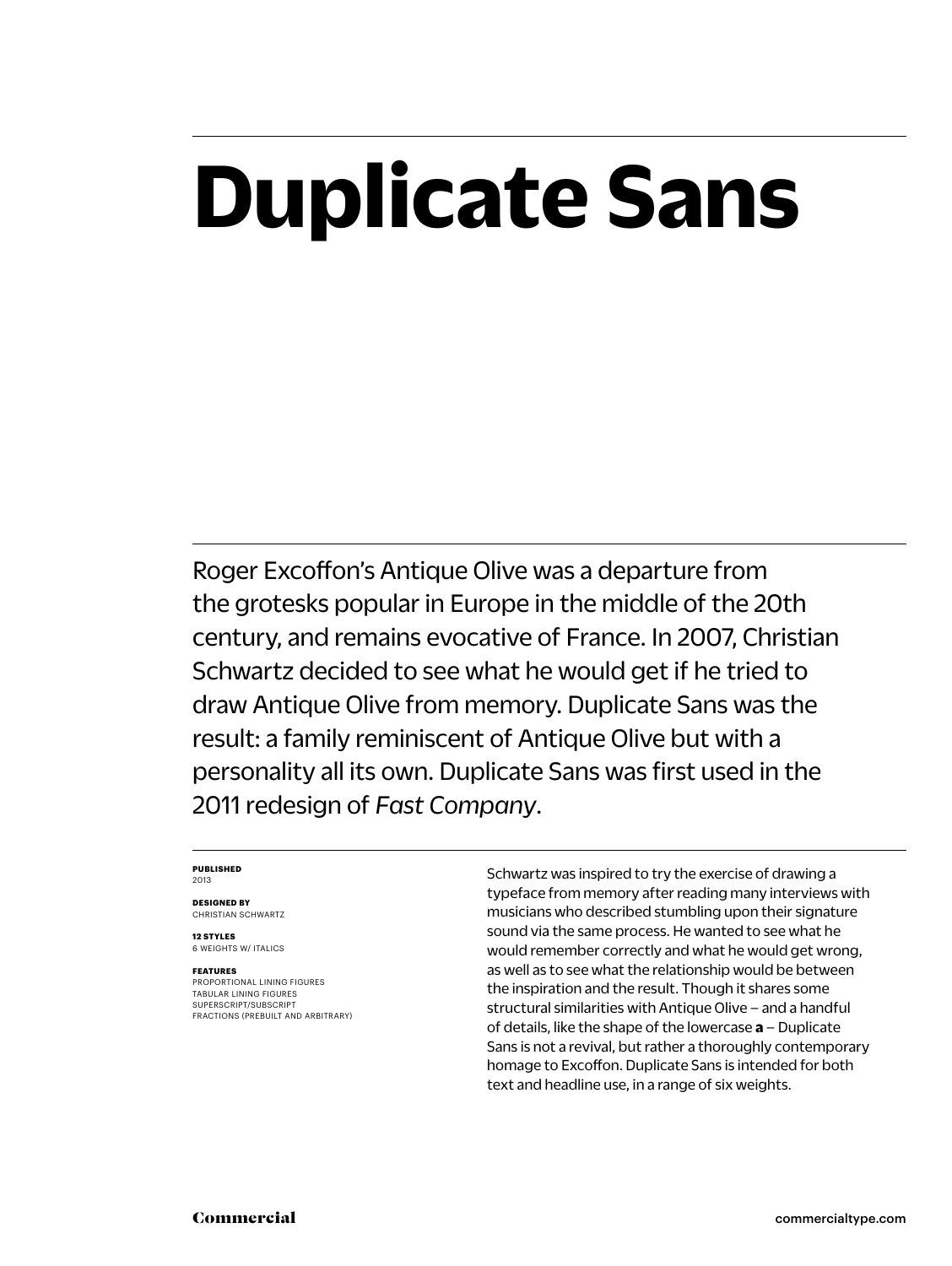Duplicate Sans Thin *Duplicate Sans Thin Italic* Duplicate Sans Light *Duplicate Sans Light Italic* Duplicate Sans Regular *Duplicate Sans Regular Italic* Duplicate Sans Medium *Duplicate Sans Medium Italic* **Duplicate Sans Bold** *Duplicate Sans Bold Italic* Duplicate Sans Black *Duplicate Sans Black Italic*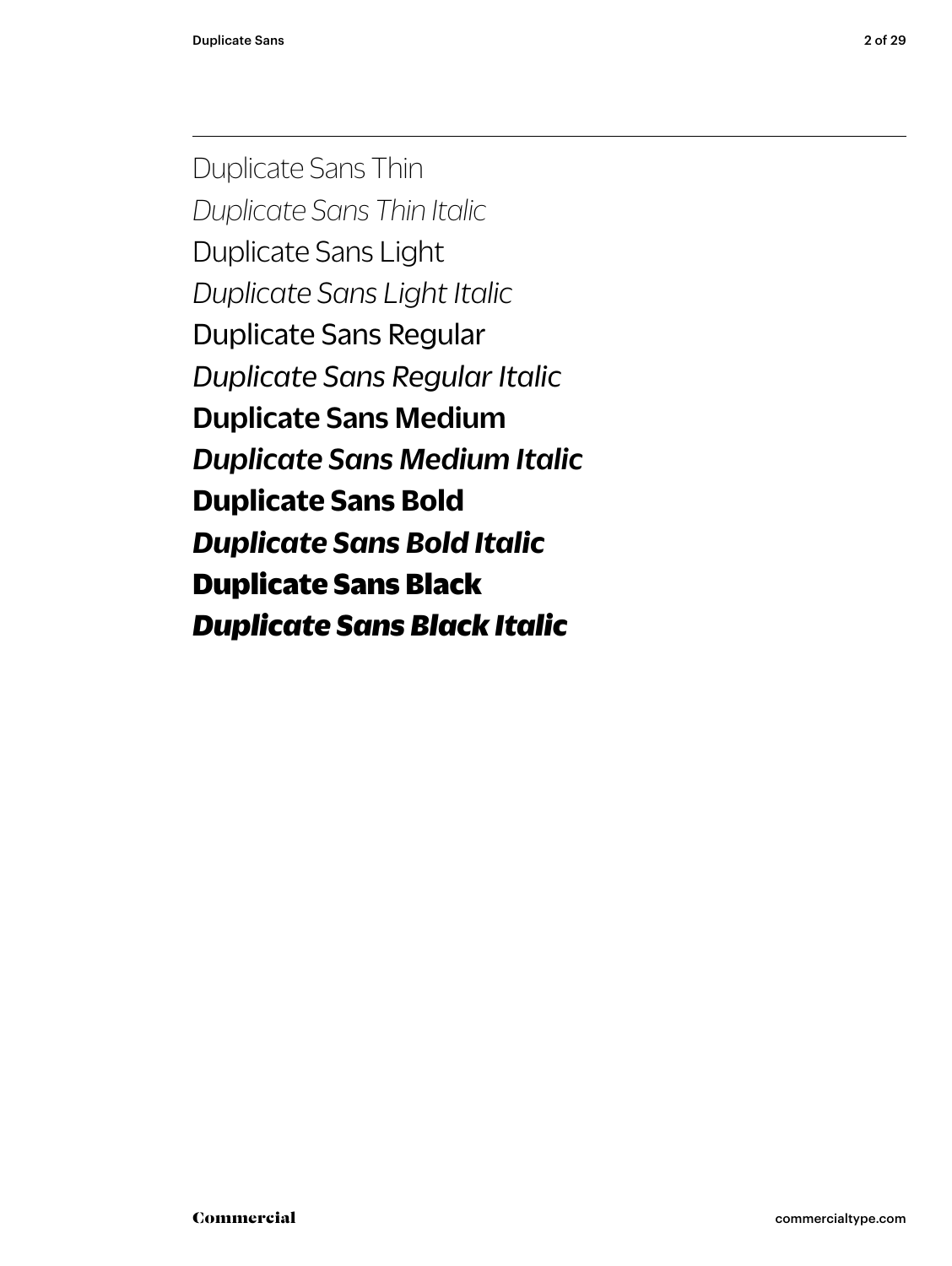# NORTHUMBRIA Establecimiento

DUPLICATE SANS THIN, 70 PT [ALTERNATE a]

# *BÜHNENSTÜCK Understandably*

DUPLICATE SANS THIN ITALIC, 70 PT [ALTERNATE y]

## NIÐURSTAÐAN cominciarono DUPLICATE SANS LIGHT, 70 PT

# *EXPÉRIMENTÉ Juxtapositional*

DUPLICATE SANS LIGHT ITALIC, 70 PT [ALTERNATE a]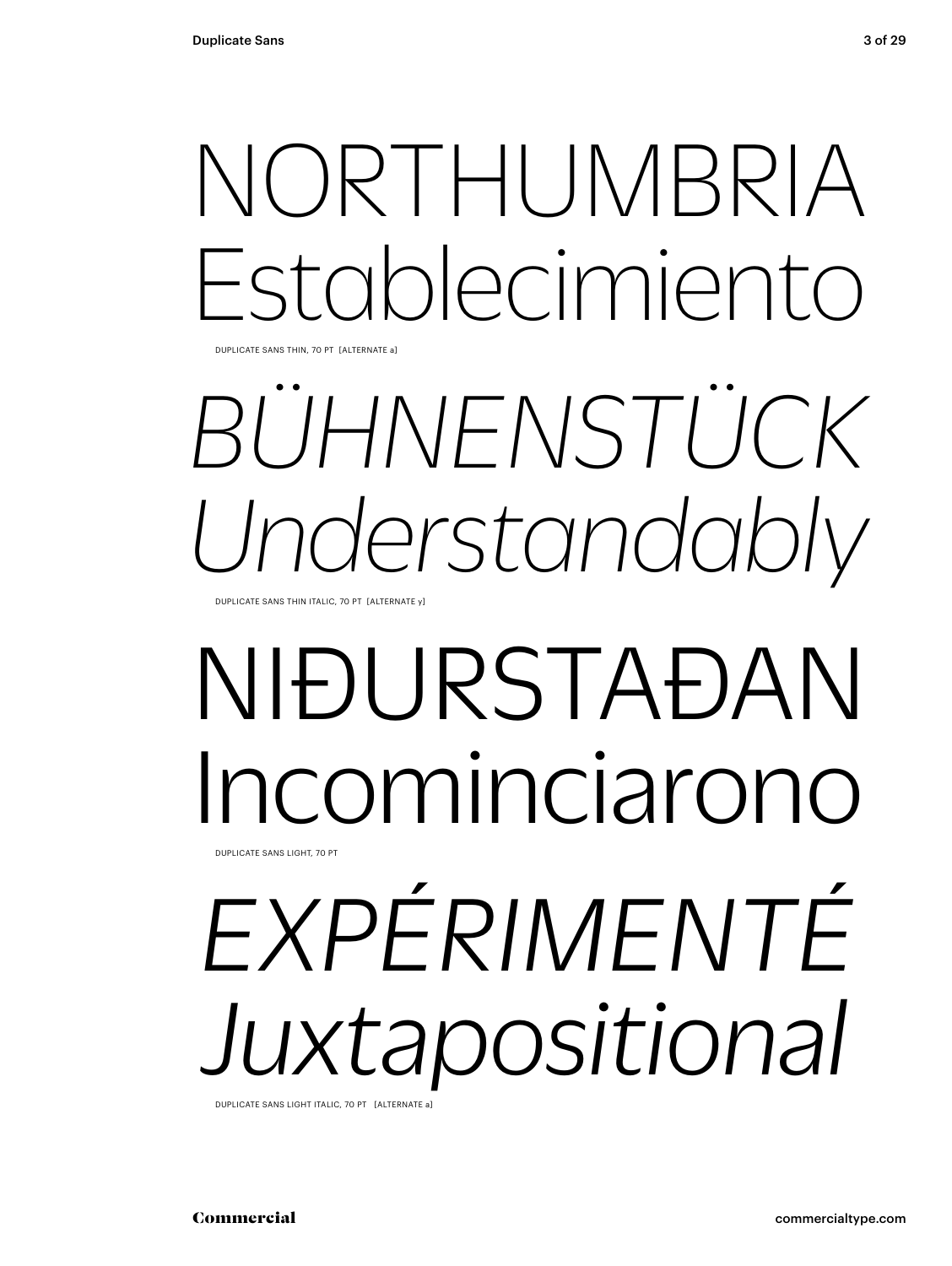## RECOLECCIÓN Ausgezeichnet DUPLICATE SANS REGULAR, 70 PT

## *SENSATIONAL Métropolitaine* UPLICATE SANS REGULAR ITALIC, 70 PT

# ÉVÉNEMENTS Pathologically DUPLICATE SANS MEDIUM, 70 PT

# *ØKONOMISKE Federalització*

DUPLICATE SANS MEDIUM ITALIC, 70 PT

Commercial commercialtype.com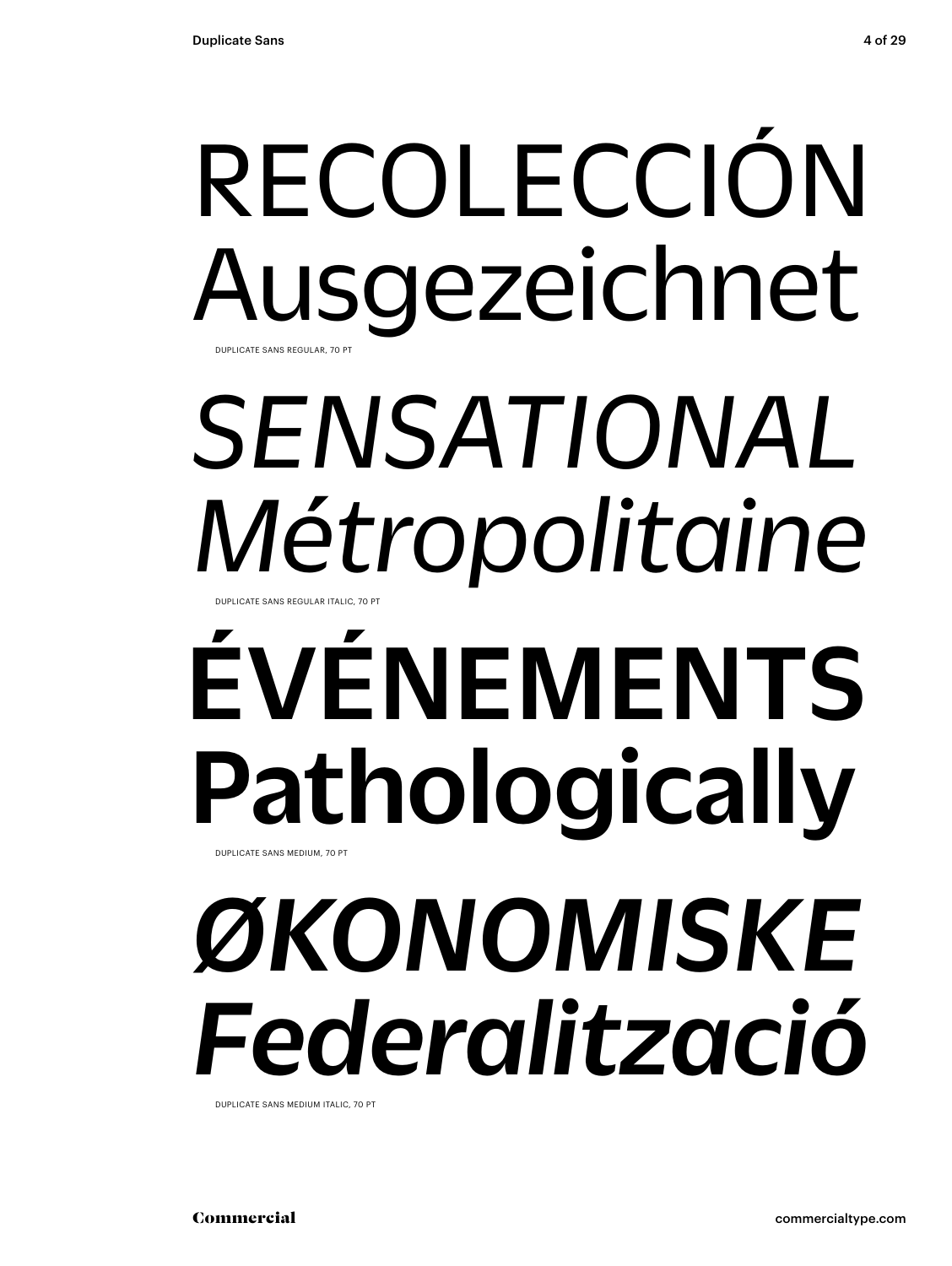## **MESOLITHICS Äquipotential** DUPLICATE SANS BOLD, 70 PT [ALTERNATE a]

# *LJÓÐAHÁTTR Entraînement*

DUPLICATE SANS BOLD ITALIC, 70 PT

# RESUMPTIVE Solsystemets DUPLICATE SANS BLACK, 70 PT

# *ALTERAÇÕES Evolutionary*

DUPLICATE SANS BLACK ITALIC, 70 PT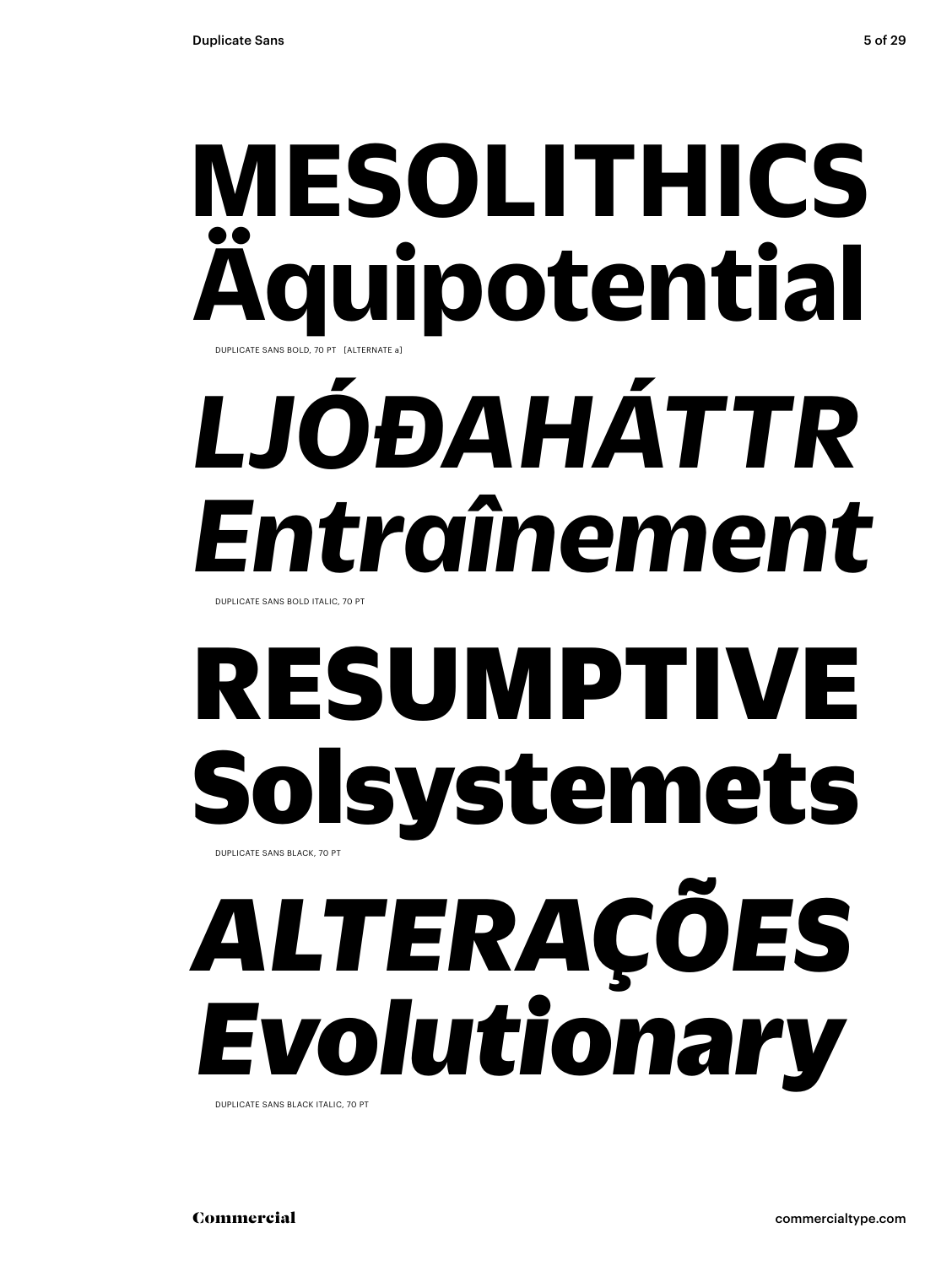In the events of pure salvage NURKUJE DO GŁĘBOKOŚCI Conversational Requirement

DUPLICATE SANS THIN, 40 PT [ALTERNATE G]

*Spontaneous polyrhythmics HYDROGÈNE EFFECTUANT Marine Odyssey Exploration* DUPLICATE SANS THIN ITALIC, 40 PT [ALTERNATE y]

## Once encuestas de opinión DIE PROJEKTEN GEHÖRTE De belangrijkste landmassa

DUPLICATE SANS LIGHT, 40 PT

*Sjónarhorn landfræðingsins FALLACY OF THE INVERSE Diversas missões no espaço*

DUPLICATE SANS LIGHT ITALIC, 40 PT [ALTERNATE a æ g]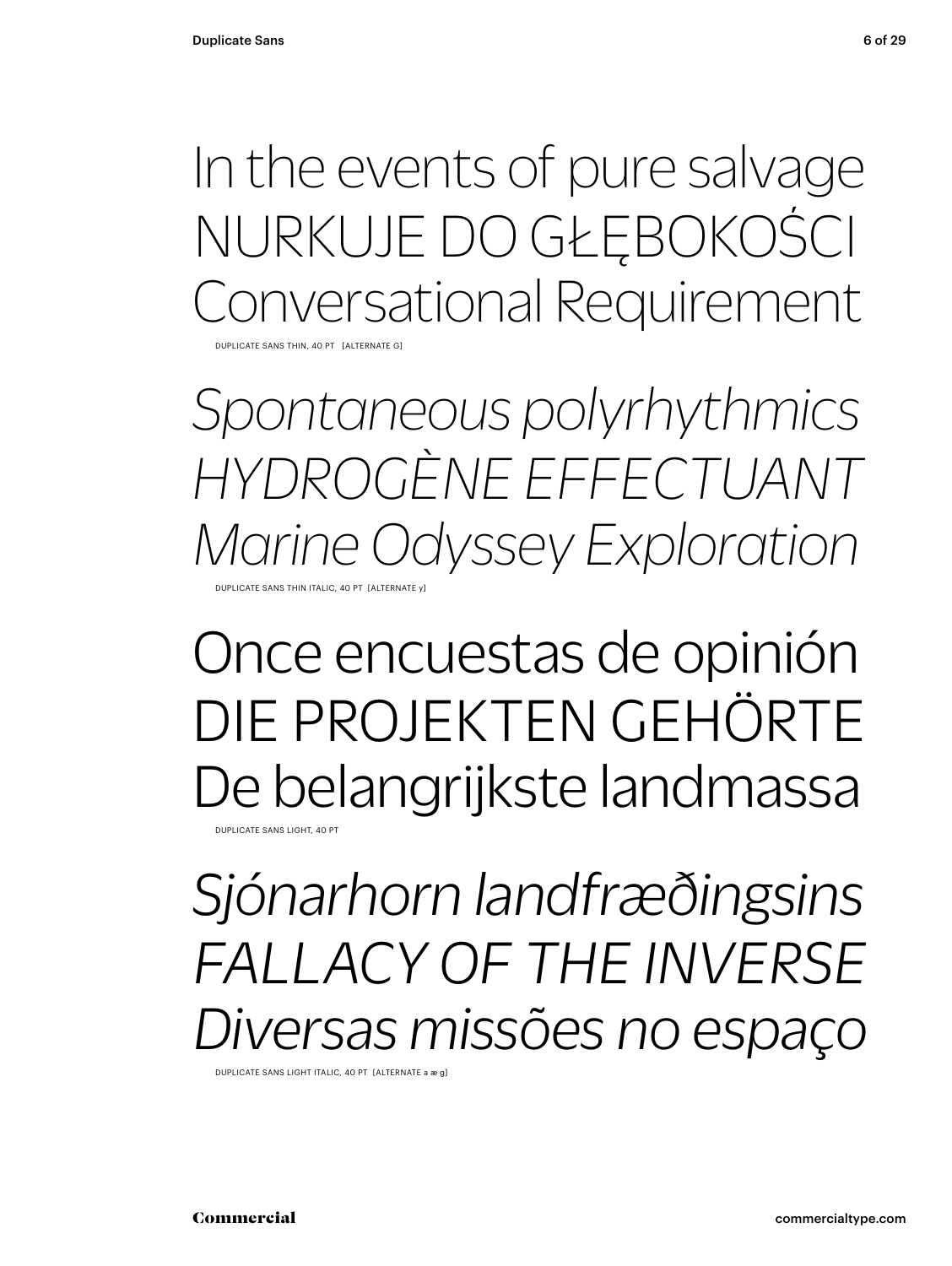### The Mood of Architecture LA AVENIDA DE LA LUNA Sept merveilles du monde CATE SANS REGULAR, 40 PT

*Argon concentration level NON-DUALISTIC PHYSICS Jafngildi þessa flatar með* DUPLICATE SANS REGULAR ITALIC, 40 PT

## De Nederlandse regering ZWÖLFTEN KONTINENT Specialty Kimchi Entrées

DUPLICATE SANS MEDIUM, 40 PT [ALTERNATE a g]

## *Syllogisme hypothétique OSCILLATIONS FORCÉES Embora fiel ao topônimo*

DUPLICATE SANS MEDIUM ITALIC, 40 PT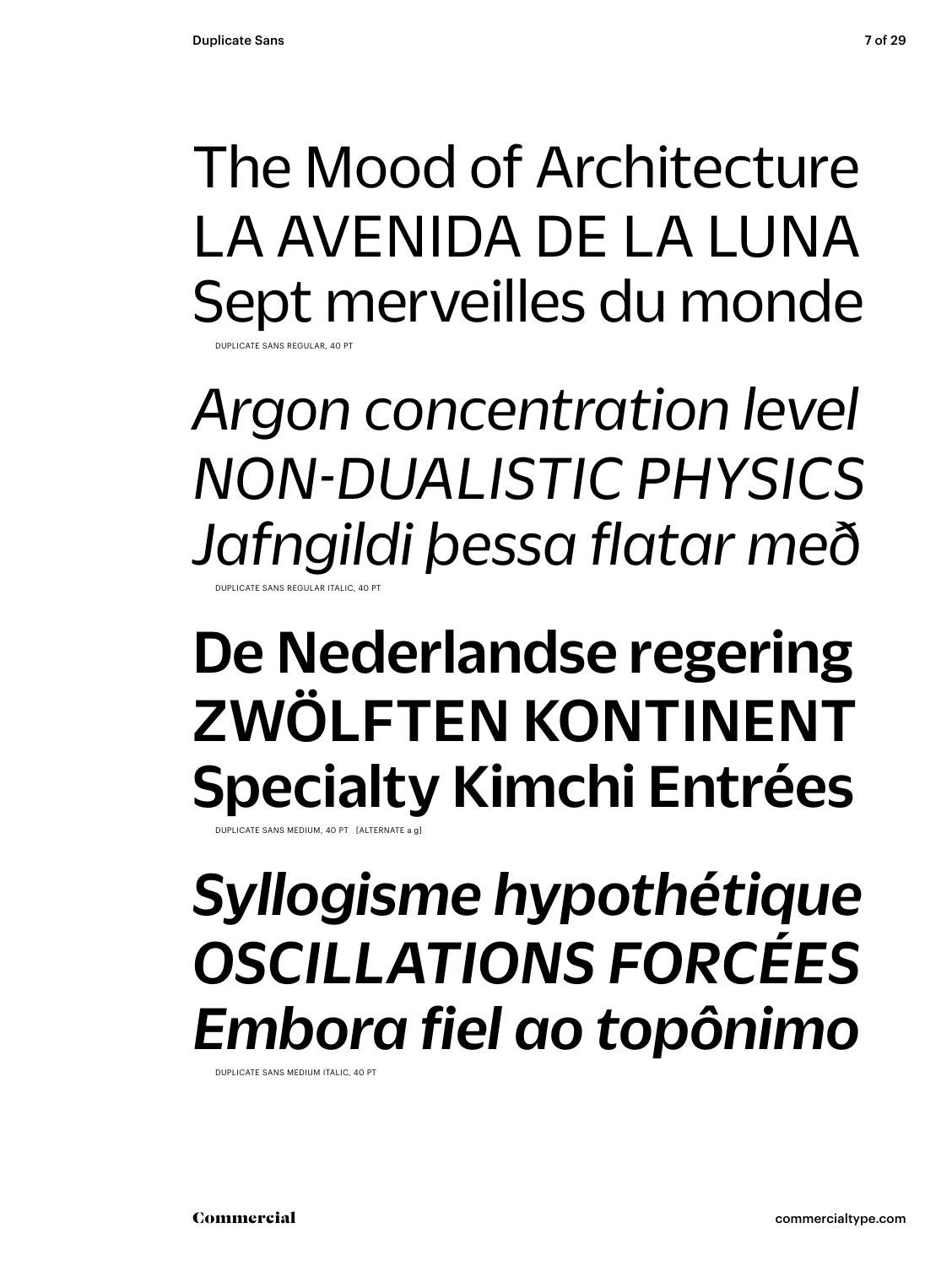## **Algebraic Qualifications LINGUISTIC OVERTURES Esas pequeñas piezas se**

DUPLICATE SANS BOLD, 40 PT [ALTERNATE a]

## *No caso de utilização do OVERT HORIZONTALITY Idrocarburi saturi ciclici*

**DUPLICATE SANS BOLD ITALIC, 40** 

## Hoogstaande sereniteit DEEP ORACULAR LOGIC Die neun Regionalbüros

DUPLICATE SANS BLACK, 40 PT [ALTERNATE G]

## *Quantum mechanically OPADÓW ŚNIEGU ZIMĄ Fyrsti Evrópumaðurinn*

DUPLICATE SANS BLACK ITALIC, 40 PT [ALTERNATE Q]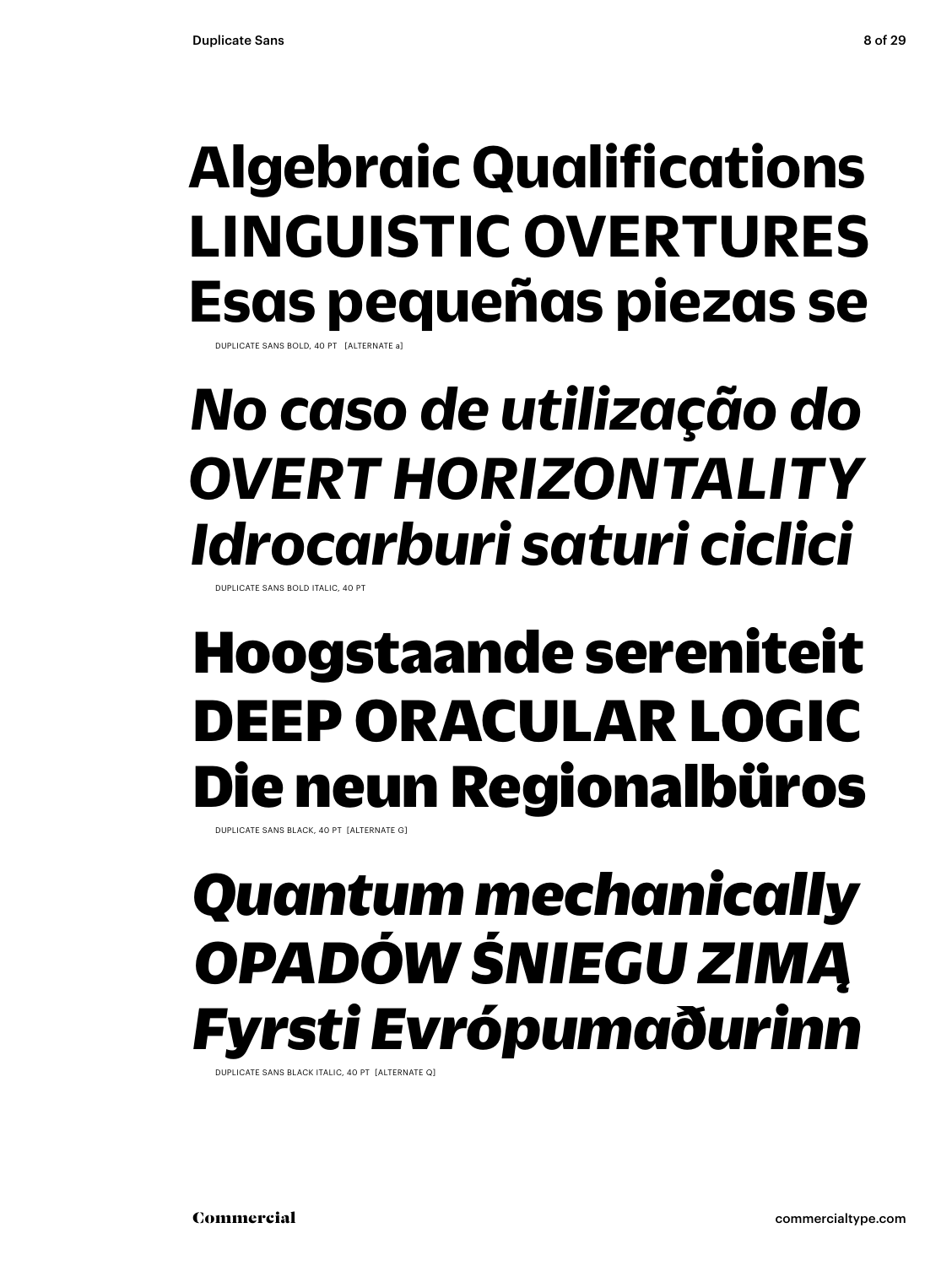EL POTENCIAL ARQUEOLÓGICO DE LA ZONA An opportunity to debate the contextual issues *DÉSIGNERONS LES CHAMPS EXPLICITEMENT Die Nordseeflüsse entwässern etwa 841.110 km2*

DUPLICATE SANS THIN, THIN ITALIC, 24 PT [ALTERNATE Q]

ISTITUTO NORDICO PER LA FISICA TEORICA Het woord is echter inmiddels zo ingeburgerd *BINATIONAL FEDERATION OF EXCHEQUERS Den indtræffer ved fuldmåne og ved nymåne*

DUPLICATE SANS LIGHT, LIGHT ITALIC, 24 PT

EN LA ANTIGUA CIUDAD DE SAGALASSOS Organiserade sig i Aten omkring år 680 f.Kr. *DIE EINTEILUNG IN SEEGEBIETE ERLAUBT Inclined at 3/5 feet off of the standard width*

DUPLICATE SANS REGULAR, REGULAR ITALIC, 24 PT

THE WORLD'S FASTEST GROWING CITIES At 121 g CO<sub>2</sub>/MJ, carbon dioxide emissions *KONE ESITELTIIN VIRALLISESTI VUONNA Ce terme a une période angulaire de 1100°*

DUPLICATE SANS MEDIUM, MEDIUM ITALIC, 24 PT [ALTERNATE a]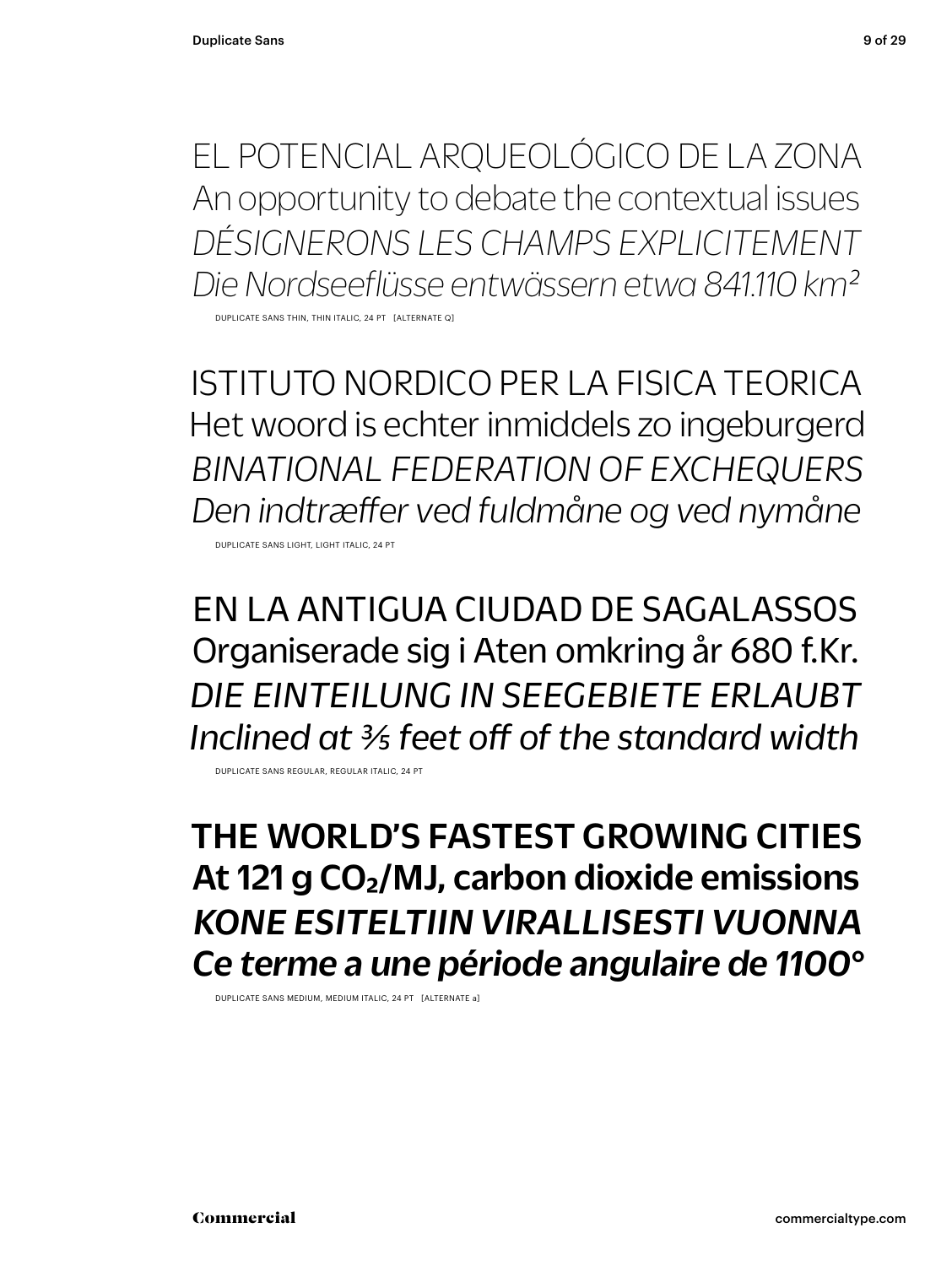### **KIRJOITTI ENSIMMÄISEN SINFONIANSA Mois anomalistique, de 27,5241499 jours SERIES OF TEXTS & IMPORTANT ESSAYS His country & rockabilly hits in the 1970s**

DUPLICATE SANS BOLD, 24 PT [ALTERNATE a 9]

*FALLEN UNDER THE EYE OF THE STORM A Few Renegade Chefs & Fearless Eaters POŁOŻONY NA WYBRZEŻU ATLANTYKU Una época de las herramientas digitales*

DUPLICATE SANS BOLD ITALIC, 24 PT

SOLD FOR VERY NEARLY £860 MILLION Après avoir été renvoyé du collège, il va DER GEGENWÄRTIGE CHEFREDAKTEUR Ved opførelsen var tårnene de højeste i

DUPLICATE SANS BLACK, 24 PT [ALTERNATE G 6]

*FÜR DAS FÜRSTENTUMS SÜDSCHILDER Stock prices fell to an all-time low of 12¢ TRANSPOSING INSTRUMENTS PITCHED De Excelência em Realizações Literárias*

DUPLICATE SANS BLACK ITALIC, 24 PT [ALTERNATE a]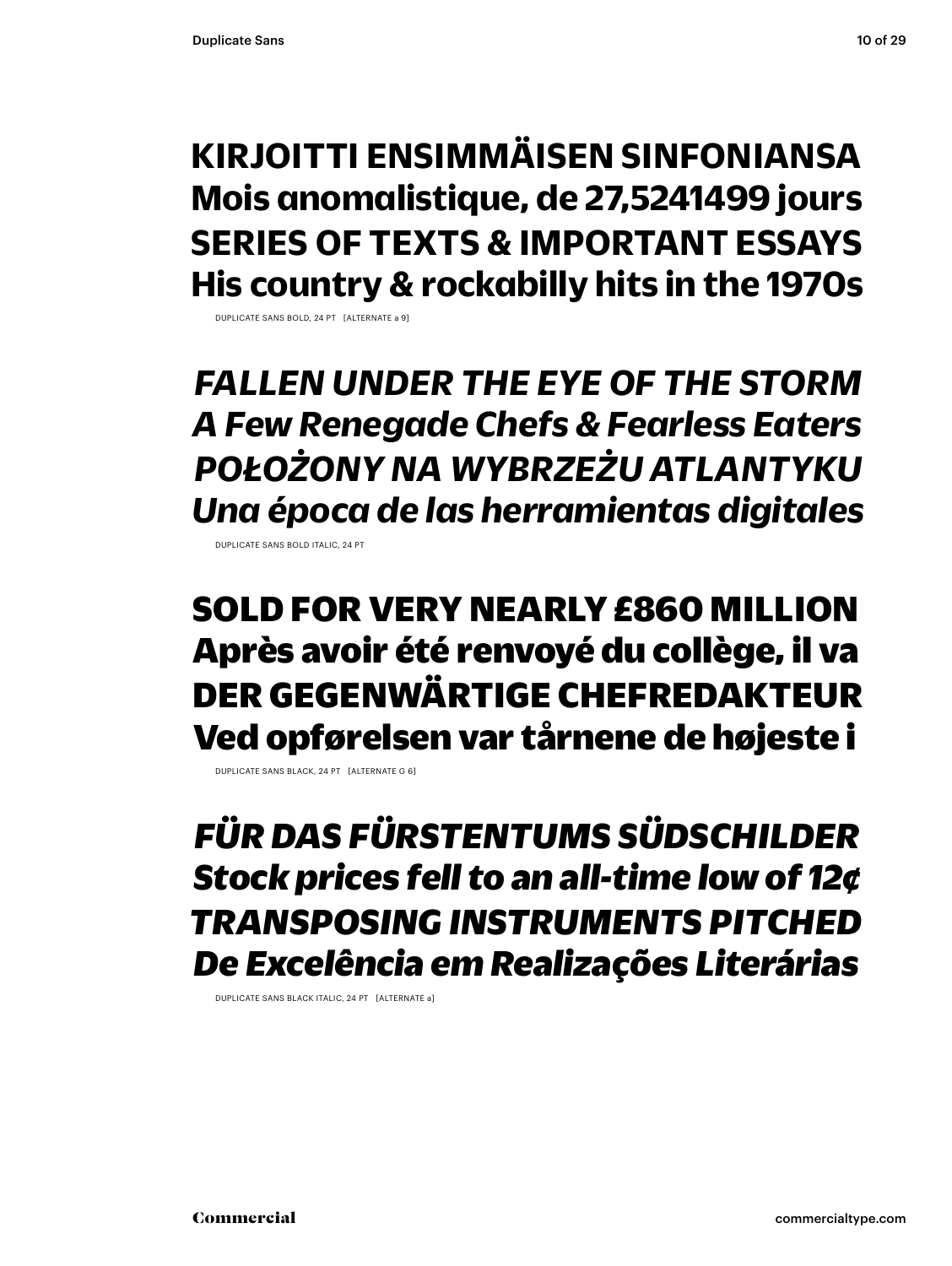RECOMENDA A EXTRAÇÃO DAS SUBSTÂNCIAS HÚMICAS DE Price per share of \$40 and a market capitalization of \$80 million *U ČERSTVĚ NALOVENÝCH ORGANISMŮ JE STANOVENA ŽIVÁ His accession to the Monegasque throne was a two-step event* DUPLICATE SANS THIN, THIN ITALIC, 18 PT

HET RITMISCH PATROON VAN DE CLAVE HEEFT 7 SLAGEN The coat better suits a common craftsman than a great ruler *OBSTAJA VEČ TEHNOLOŠKIH MOŽNOSTI KI UPORABLJAJO Hvað eru eiginleikar hluta og hvernig tengjast þeir hlutunum* DUPLICATE SANS LIGHT, LIGHT ITALIC, 18 PT

UN AUTRE GRAND PAS FUT FRANCHI EN 1856 LORSQUE Om claims te voorkomen, blijven kapiteins vaak aan boord *TAJ PROSTOR SE NAZIVA BIOTOP I NJEGA NASELJAVAJU The qualifier "Vedic" is however something of a misnomer* DUPLICATE SANS REGULAR, REGULAR ITALIC, 18 PT

NEAR NORTH ATLANTIC OCEANIC GYRE CIRCULATION Nodal transmission involves the binding of extracellular *A NEKROMASSZA AZONBAN NEM AZONOS AZ ELHALT Hydride transfer reagents such as NaBH4 & LiAlH4 have* DUPLICATE SANS MEDIUM, MEDIUM ITALIC, 18 PT

**EL PRESIDENTE DE NORUEGA ESTÁ CONTEMPLANDO Occasionally he has been recorded to suddenly "faint"** *THERMAL, CHEMICAL, AND BIOCHEMICAL METHODS Das größere Gewicht besaß im stoischen Bewusstsein*

DUPLICATE SANS BOLD, BOLD ITALIC, 18 PT

SINCE 1911 RECORDS INDICATE THAT OCEAN LEVELS In English, *monsoon* came from Portuguese *monção INDEN FOR ØKOSYSTEMET ER ARTERNE INDBYRDES In alcuni Paesi come l'Irlanda e la Finlandia e in zone*

DUPLICATE SANS BLACK, BLACK ITALIC, 18 PT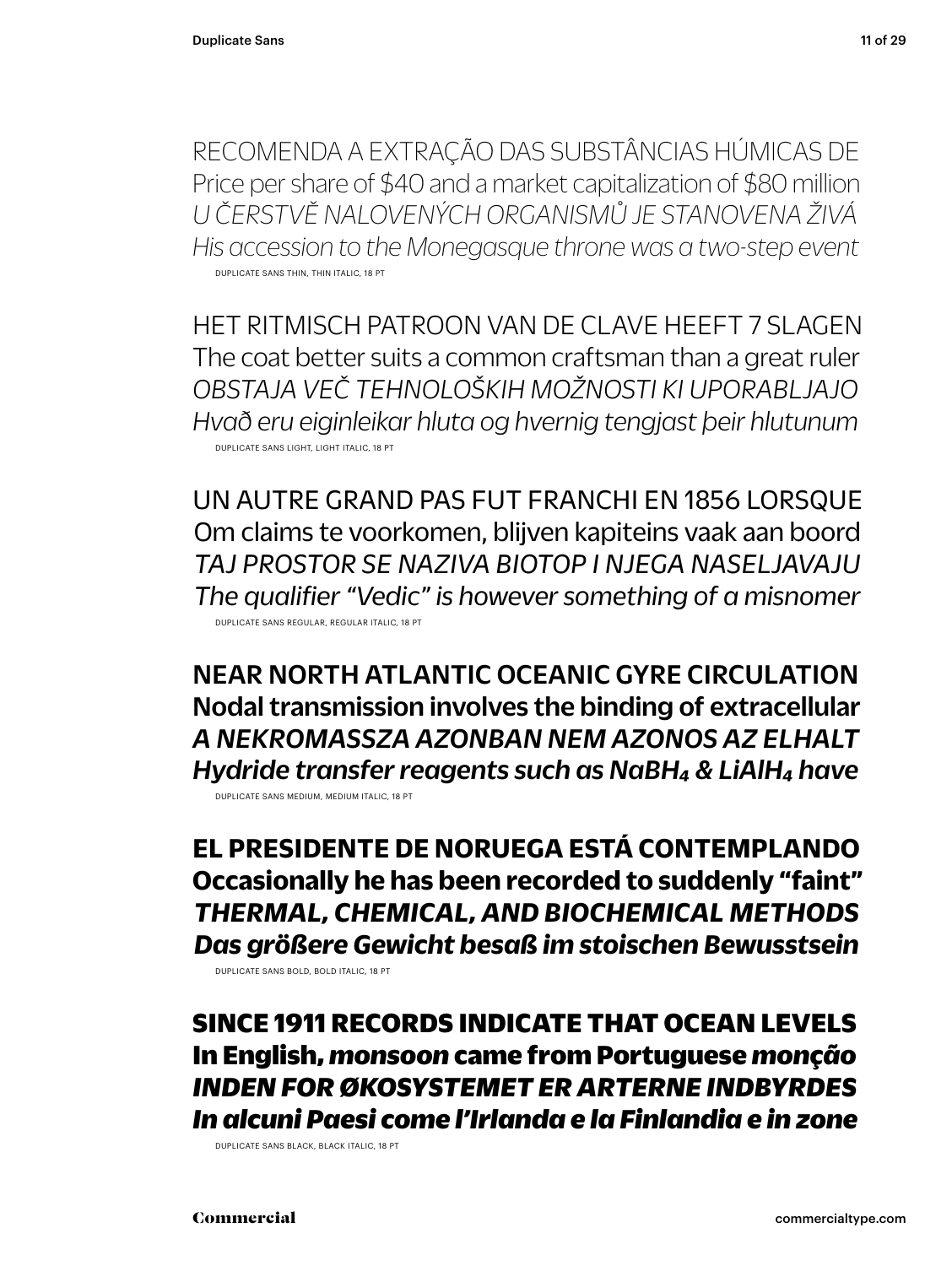### Bewustzijnstheorie DUPLICATE SANS THIN, 60 PT

## Neurotransmitted DUPLICATE SANS LIGHT, 60 PT

### Magnétostatique DUPLICATE SANS REGULAR, 60 PT

## Brytningsvinklar DUPLICATE SANS MEDIUM, 60 PT

## **Draaisymmetrie** DUPLICATE SANS BOLD, 60 PT

Quantifications

DUPLICATE SANS BLACK, 60 PT [ALTERNATE Q a]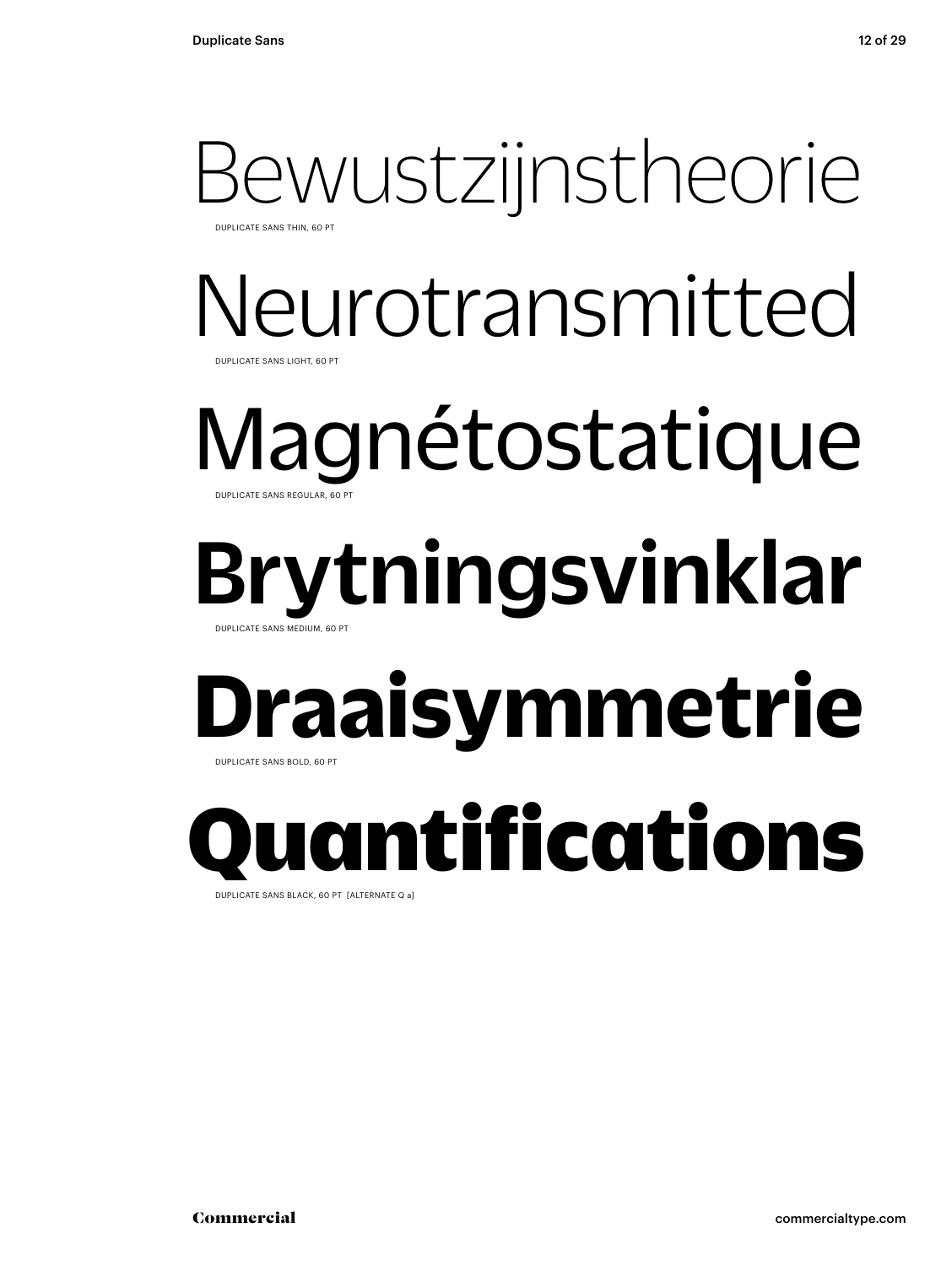

*Macrofabrications* JPLICATE SANS LIGHT ITALIC, 60 PT [ALTERNATE a

*Desenvolvimento* DUPLICATE SANS REGULAR ITALIC, 60

### *Güçlendirilmiştir* DUPLICATE SANS MEDIUM ITALIC, 60 PT

### *Implementação* DUPLICATE SANS BOLD ITALIC, 60 PT

*Übergeordnete* DUPLICATE SANS BLACK ITALIC, 60 PT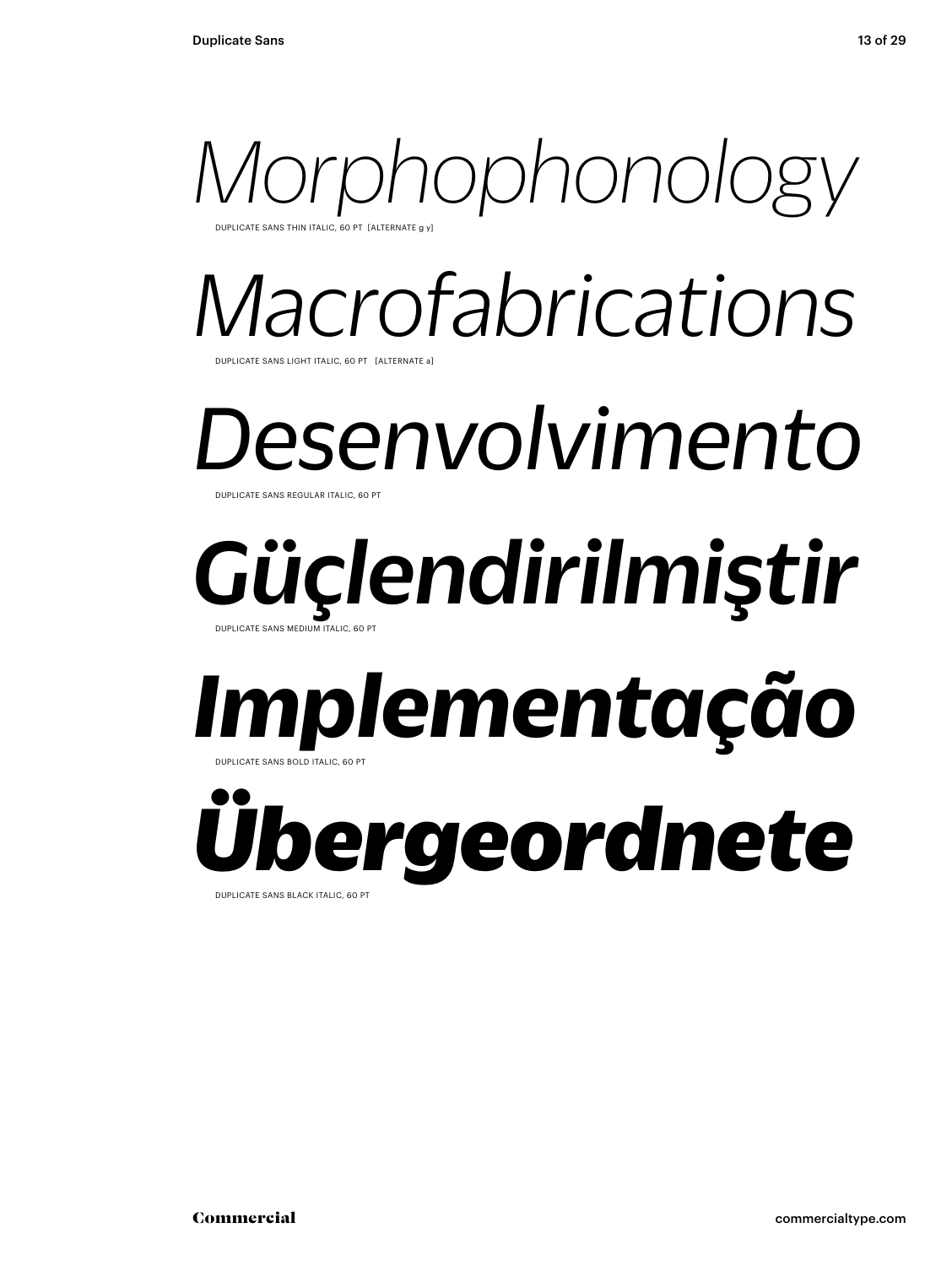LIGHT

MEDIUM

MEDIUM

THE SPANISH WAR, which began in 1739, and the French war which soon followed it occasioned further increase of the debt, which, on the 31st of December 1748, after it had been concluded by the Treaty of Aix-la-Chapelle, amounted to £78,293,313. The most profound peace of the seventeen years of continuance had taken no more than £8,328,354 from it. A war of less than nine years' continuance added £31,338,689 to it (Refer to James Postlethwaite's *History of the Public Revenue*). During the administration of Mr. Pelham, the interest of the public debt was reduced from 4% to 3%; or at least measures were taken for reducing it, from four to three per cent; the sinking fund was increased, and some part of the public debt was paid off. In 1755, before the breaking out of the late war, the funded debt of Great Britain amounted to £72,289,673. On the 5th of January 1763, at the conclusion of the peace, the funded debt amounted to £122,603,336. The unfunded debt has been stated at £13,927,589. But the expense occasioned by the war did not end with the conclusion of the peace, so that though, on the 5th of January 1764, the funded debt was increased (partly by a new loan, and partly by funding a part of the unfunded debt) to £129,586,78, there still remained (according to the very well informed author of *Considerations on the Trade and Finances of Great Britain*) an unfunded debt which was brought to account in that and the following year of £975,017. In 1764, therefore, the public debt of Great Britain, funded and unfunded LIGHT ALL CAPS LIGHT ITALIC LIGHT ITALIC DUPLICATE SANS LIGHT, LIGHT ITALIC, MEDIUM, 16/19 PT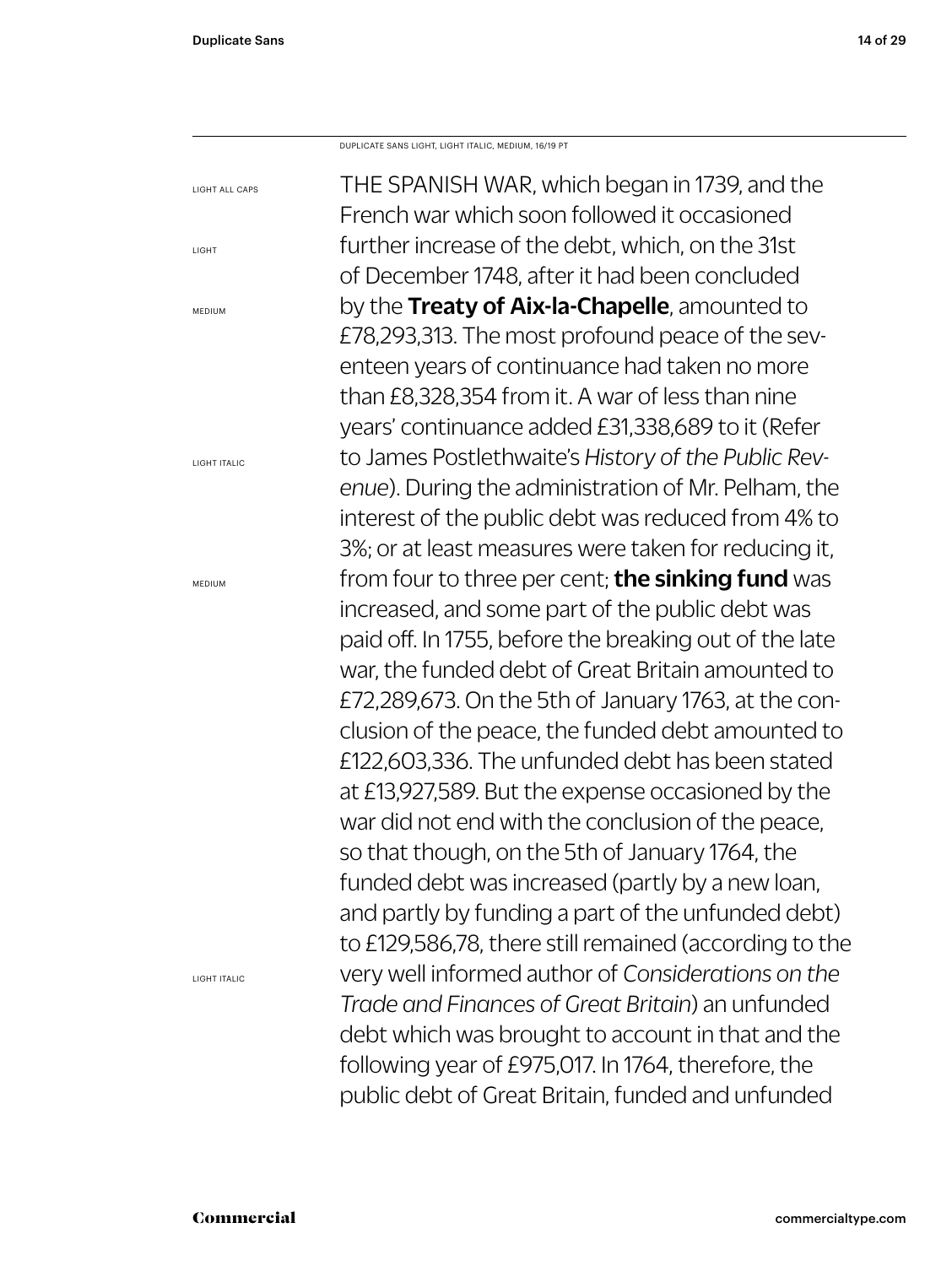DUPLICATE SANS REGULAR, REGULAR ITALIC, BOLD, 16/19 PT

THE SPANISH WAR, which began in 1739, and the French war which soon followed it occasioned further increase of the debt, which, on the 31st of December 1748, after it had been concluded by the **Treaty of Aix-la-Chapelle**, amounted to £78,293,313. The most profound peace of the seventeen years of continuance had taken no more than £8,328,354 from it. A war of less than nine years' continuance added £31,338,689 to it (Refer to James Postlethwaite's *History of the Public Revenue*). During the administration of Mr. Pelham, the interest of the public debt was reduced from 4% to 3%; or at least measures were taken for reducing it, from four to three per cent; **the sinking fund** was increased, and some part of the public debt was paid off. In 1755, before the breaking out of the late war, the funded debt of Great Britain amounted to £72,289,673. On the 5th of January 1763, at the conclusion of the peace, the funded debt amounted to £122,603,336. The unfunded debt has been stated at £13,927,589. But the expense occasioned by the war did not end with the conclusion of the peace, so that though, on the 5th of January 1764, the funded debt was increased (partly by a new loan, and partly by funding a part of the unfunded debt) to £129,586,78, there still remained (according to the very well informed author of *Considerations on the Trade and Finances of Great Britain*) an unfunded debt which was brought to account in that and the following year of £975,017. In 1764, therefore, the public debt of Great Britain, funded

REGULAR ALL CAPS

BOLD

REGULAR

REGULAR ITALIC

BOLD

REGULAR ITALIC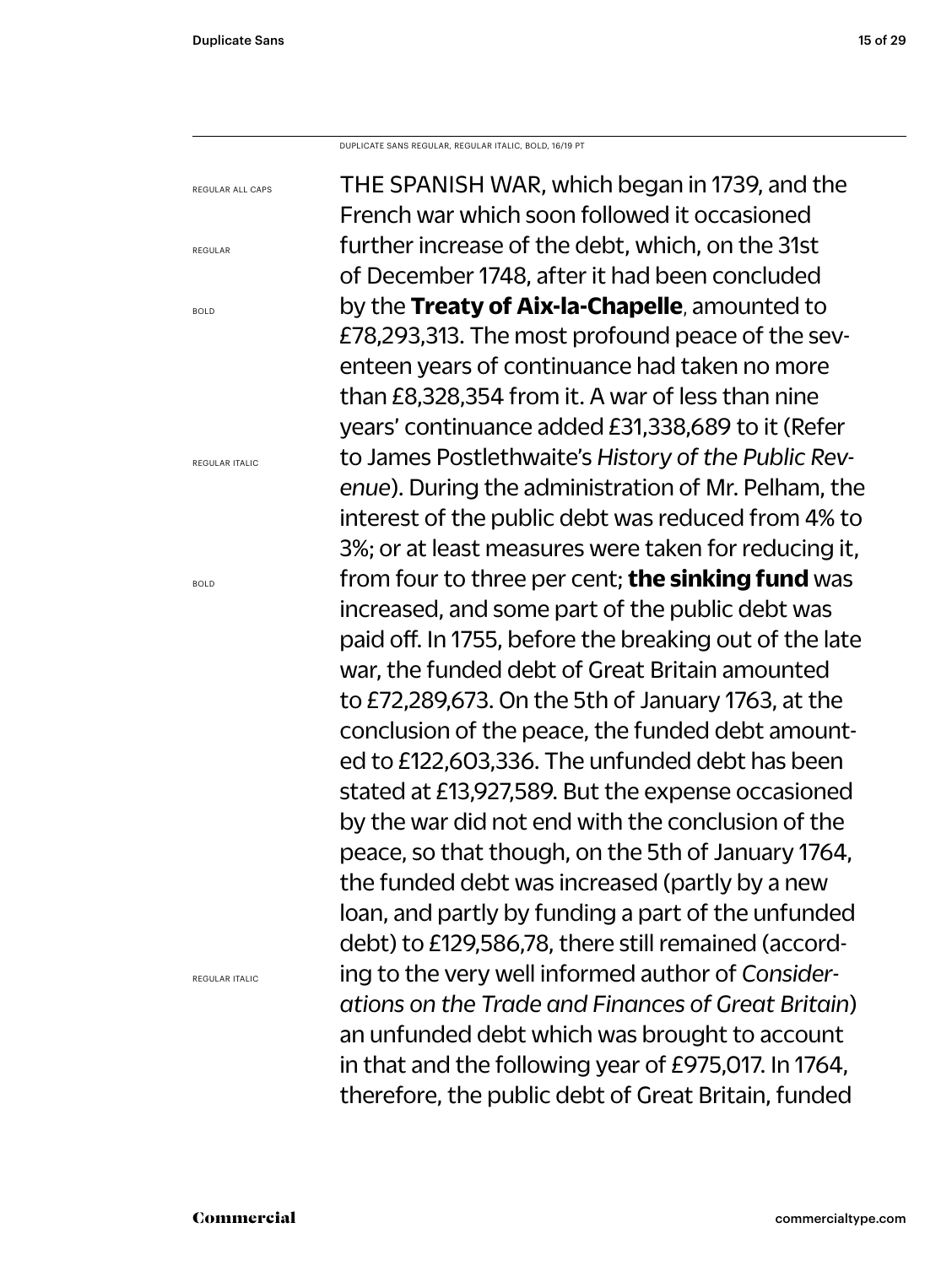DUPLICATE SANS LIGHT, LIGHT ITALIC, MEDIUM, 10/12 PT

THE OLD ENGLISH EAST INDIA COMPANY was established in 1600 and granted a Royal Charter by Queen Elizabeth. In the first twelve voyages which they fitted out for India, they appear to have traded mainly in *cotton, silk, indigo dye, salt, saltpetre, tea and opium*. In 1612, they united into a joint stock. Their charter was exclusive, and though not confirmed by Act of Parliament, was in those days supposed to convey a real exclusive privilege.

#### Exclusive privilege of the Royal Charter

For many years, therefore, they were not much disturbed by interlopers. Their capital, which never exceeded £744,000, and of which £50 was a share, was not so exorbitant, nor their dealings that extensive, as to afford either a pretext for gross negligence and profusion, or a cover to gross malversation. Notwithstanding some extraordinary losses, occasioned partly by the malice of the Dutch East India Company, and partly by other accidents, they carried on for many years a successful trade. But in process of time, when the principles of liberty were better understood, it became every day more and more doubtful how far a Royal Charter, not confirmed by *Act of Parliament*, could convey an exclusive privilege. Upon all these questions the decisions of the courts of justice were not uniform, but varied with the authority of government and the humours of the times.

#### Outside Influences on the Company

Interlopers multiplied upon them, and towards the end of the reign of Charles II, through the whole of that of James II and during a part of that of William III, reduced them to great distress. In 1698, a proposal was made to Parliament of advancing two millions to government at eight per cent, provided the subscribers were erected into a new East India Company with exclusive privileges. The old East India Company offered seven hundred thousand pounds, nearly the amount of their capital, at four per cent upon the same conditions. But such was at that time the state of public credit, that it was more convenient for government to borrow two millions at eight per cent than seven hundred thousand pounds at four. The proposal of the new subscribers was accepted, and a new East India Company established in consequence. The old East India Company, however, had a right to continue their trade till 1701. They had, at the same time, in the name of their treasurer, subscribed, very artDUPLICATE SANS REGULAR, REGULAR ITALIC, BOLD, 10/12 PT

THE OLD ENGLISH EAST INDIA COMPANY was established in 1600 and granted a Royal Charter by Queen Elizabeth. In the first twelve voyages which they fitted out for India, they appear to have traded mainly in *cotton, silk, indigo dye, salt, saltpetre, tea and opium*. In 1612, they united into a joint stock. Their charter was exclusive, and though not confirmed by Act of Parliament, was in those days supposed to convey a real exclusive privilege.

#### **Exclusive privilege of the Royal Charter**

For many years, therefore, they were not much disturbed by interlopers. Their capital, which never exceeded £744,000, and of which £50 was a share, was not so exorbitant, nor their dealings that extensive, as to afford either a pretext for gross negligence and profusion, or a cover to gross malversation. Notwithstanding some extraordinary losses, occasioned partly by the malice of the Dutch East India Company, and partly by other accidents, they carried on for many years a successful trade. But in process of time, when the principles of liberty were better understood, it became every day more and more doubtful how far a Royal Charter, not confirmed by *Act of Parliament,* could convey an exclusive privilege. Upon all these questions the decisions of the courts of justice were not uniform, but varied with the authority of government and the humours of the times.

#### **Outside Influences on the Company**

Interlopers multiplied upon them, and towards the end of the reign of Charles II, through the whole of that of James II and during a part of that of William III, reduced them to great distress. In 1698, a proposal was made to Parliament of advancing two millions to government at eight per cent, provided the subscribers were erected into a new East India Company with exclusive privileges. The old East India Company offered seven hundred thousand pounds, nearly the amount of their capital, at four per cent upon the same conditions. But such was at that time the state of public credit, that it was more convenient for government to borrow two millions at eight per cent than seven hundred thousand pounds at four. The proposal of the new subscribers was accepted, and a new East India Company established in consequence. The old East India Company, however, had a right to continue their trade till 1701. They had, at the same time, in the name of their treasurer, subscribed, very art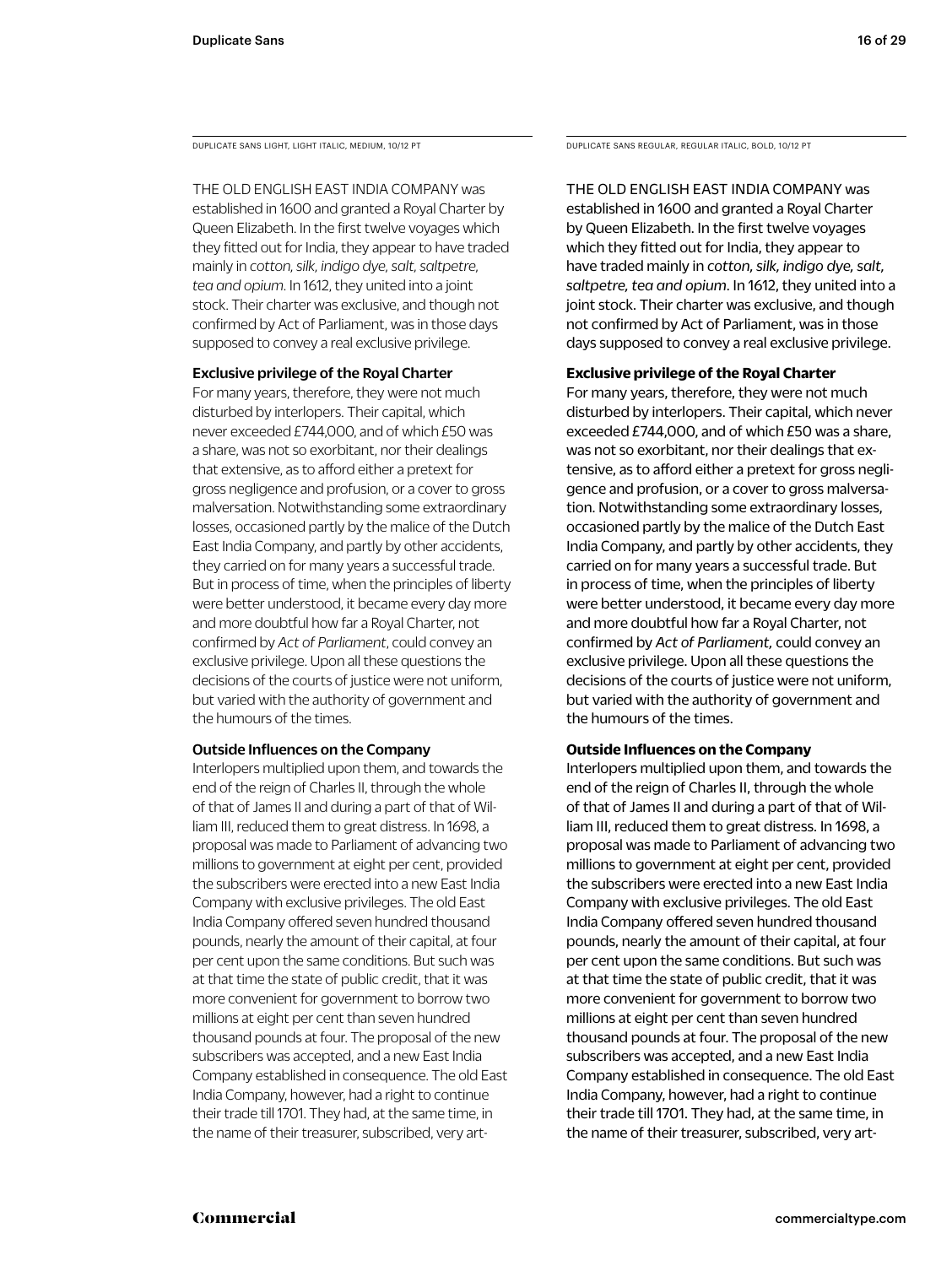DUPLICATE SANS MEDIUM, MEDIUM ITALIC, BLACK, 10/12 PT DUPLICATE SANS BOLD, BOLD ITALIC, 10/12 PT

THE OLD ENGLISH EAST INDIA COMPANY was established in 1600 and granted a Royal Charter by Queen Elizabeth. In the first twelve voyages which they fitted out for India, they appear to have traded mainly in *cotton, silk, indigo dye, salt, saltpetre, tea and opium*. In 1612, they united into a joint stock. Their charter was exclusive, and though not confirmed by Act of Parliament, was in those days supposed to convey a real exclusive privilege.

Exclusive privilege of the Royal Charter For many years, therefore, they were not much disturbed by interlopers. Their capital, which never exceeded £744,000, and of which £50 was a share, was not so exorbitant, nor their dealings that extensive, as to afford either a pretext for gross negligence and profusion, or a cover to gross malversation. Notwithstanding some extraordinary losses, occasioned partly by the malice of the Dutch East India Company, and partly by other accidents, they carried on for many years a successful trade. But in process of time, when the principles of liberty were better understood, it became every day more and more doubtful how far a Royal Charter, not confirmed by *Act of Parliament*, could convey an exclusive privilege. Upon all these questions the decisions of the courts of justice were not uniform, but varied with the authority of government and the humours of the times.

#### Outside Influences on the Company

Interlopers multiplied upon them, and towards the end of the reign of Charles II, through the whole of that of James II and during a part of that of William III, reduced them to great distress. In 1698, a proposal was made to Parliament of advancing two millions to government at eight per cent, provided the subscribers were erected into a new East India Company with exclusive privileges. The old East India Company offered seven hundred thousand pounds, nearly the amount of their capital, at four per cent upon the same conditions. But such was at that time the state of public credit, that it was more convenient for government to borrow two millions at eight per cent than seven hundred thousand pounds at four. The proposal of the new subscribers was accepted, and a new East India Company established in consequence. The old East India Company, however, had a right to continue their trade till 1701. They had, at the

**THE OLD ENGLISH EAST INDIA COMPANY was established in 1600 and granted a Royal Charter by Queen Elizabeth. In the first twelve voyages which they fitted out for India, they appear to have traded mainly in** *cotton, silk, indigo dye, salt, saltpetre, tea and opium***. In 1612, they united into a joint stock. Their charter was exclusive, and though not confirmed by Act of Parliament, was in those days supposed to convey a real exclusive privilege.** 

*Exclusive privilege of the Royal Charter* **For many years, therefore, they were not much disturbed by interlopers. Their capital, which never exceeded £744,000, and of which £50 was a share, was not so exorbitant, nor their dealings that extensive, as to afford either a pretext for gross negligence and profusion, or a cover to gross malversation. Notwithstanding some extraordinary losses, occasioned partly by the malice of the Dutch East India Company, and partly by other accidents, they carried on for many years a successful trade. But in process of time,** 

DUPLICATE SANS BLACK, BLACK ITALIC, 10/12 PT

THE OLD ENGLISH EAST INDIA COMPANY was established in 1600 and granted a Royal Charter by Queen Elizabeth. In the first twelve voyages which they fitted out for India, they appear to have traded mainly in *cotton, silk, indigo dye, salt, saltpetre, tea and opium*. In 1612, they united into a joint stock. Their charter was exclusive, and though not confirmed by Act of Parliament, was in those days supposed to convey a real exclusive privilege.

*Exclusive privilege of the Royal Charter* For many years, therefore, they were not much disturbed by interlopers. Their capital, which never exceeded £744,000, and of which £50 was a share, was not so exorbitant, nor their dealings that extensive, as to afford either a pretext for gross negligence and profusion, or a cover to gross malversation. Notwithstanding some extraordinary losses, occasioned partly by the malice of the Dutch East India Company, and partly by other accidents, they carried on for many years a successful trade. But in process of time,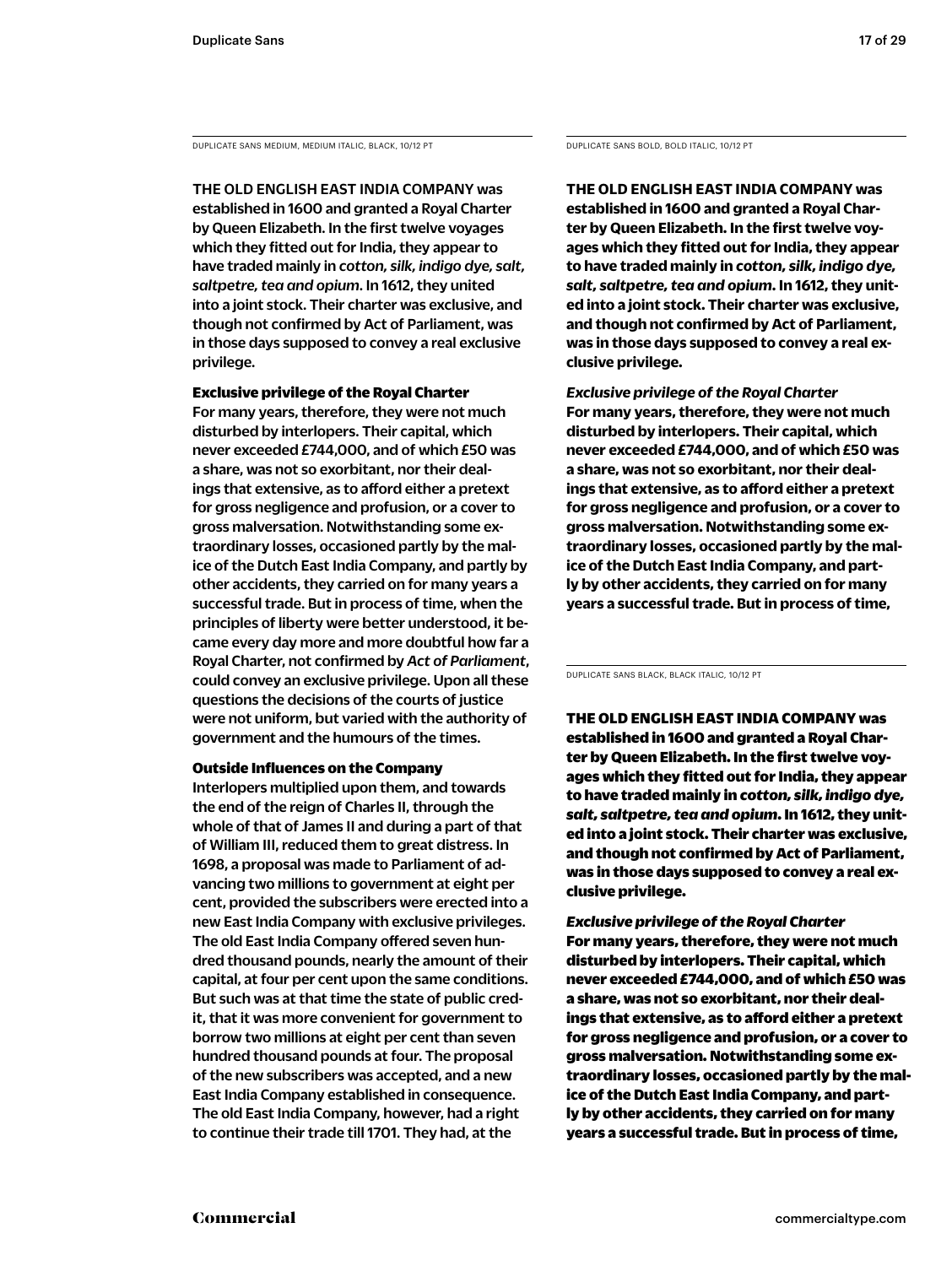DUPLICATE SANS REGULAR, REGULAR ITALIC, BOLD, 10/12 PT [NO ALTERNATES]

THE OLD ENGLISH EAST INDIA COMPANY was established in 1600 and granted a Royal Charter by Queen Elizabeth. In the first twelve voyages which they fitted out for India, they appear to have traded mainly in *cotton, silk, indigo dye, salt, saltpetre, tea and opium*. In 1612, they united into a joint stock. Their charter was exclusive, and though not confirmed by Act of Parliament, was in those days supposed to convey a real exclusive privilege.

#### **Exclusive privilege of the Royal Charter**

For many years, therefore, they were not much disturbed by interlopers. Their capital, which never exceeded £744,000, and of which £50 was a share, was not so exorbitant, nor their dealings that extensive, as to afford either a pretext for gross negligence and profusion, or a cover to gross malversation. Notwithstanding some extraordinary losses, occasioned partly by the malice of the Dutch East India Company, and partly by other accidents, they carried on for many years a successful trade. But in process of time, when the principles of liberty were better understood, it became every day more and more doubtful how far a Royal Charter, not confirmed by *Act of Parliament*, could convey an exclusive privilege. Upon all these questions the decisions of the courts of justice were not uniform, but varied with the authority of government and the humours of the times.

#### **Outside Influences on the Company**

Interlopers multiplied upon them, and towards the end of the reign of Charles II, through the whole of that of James II and during a part of that of William III, reduced them to great distress. In 1698, a proposal was made to Parliament of advancing two millions to government at eight per cent, provided the subscribers were erected into a new East India Company with exclusive privileges. The old East India Company offered seven hundred thousand pounds, nearly the amount of their capital, at four per cent upon the same conditions. But such was at that time the state of public credit, that it was more convenient for government to borrow two millions at eight per cent than seven hundred thousand pounds at four. The proposal of the new subscribers was accepted, and a new East India Company established in consequence. The old East India Company, however, had a right to continue their trade till 1701. They had, at the same time, in the name of their treasurer, subscribed, very artDUPLICATE SANS REGULAR, REGULAR ITALIC, BOLD, 10/12 PT [ALTERNATE Q a g y 6 9]

THE OLD ENGLISH EAST INDIA COMPANY was established in 1600 and granted a Royal Charter by Queen Elizabeth. In the first twelve voyages which they fitted out for India, they appear to have traded mainly in *cotton, silk, indigo dye, salt, saltpetre, tea and opium*. In 1612, they united into a joint stock. Their charter was exclusive, and though not confirmed by Act of Parliament, was in those days supposed to convey a real exclusive privilege.

#### **Exclusive privilege of the Royal Charter**

For many years, therefore, they were not much disturbed by interlopers. Their capital, which never exceeded £744,000, and of which £50 was a share, was not so exorbitant, nor their dealings that extensive, as to afford either a pretext for gross negligence and profusion, or a cover to gross malversation. Notwithstanding some extraordinary losses, occasioned partly by the malice of the Dutch East India Company, and partly by other accidents, they carried on for many years a successful trade. But in process of time, when the principles of liberty were better understood, it became every day more and more doubtful how far a Royal Charter, not confirmed by *Act of Parliament*, could convey an exclusive privilege. Upon all these questions the decisions of the courts of justice were not uniform, but varied with the authority of government and the humours of the times.

#### **Outside Influences on the Company**

Interlopers multiplied upon them, and towards the end of the reign of Charles II, through the whole of that of James II and during a part of that of William III, reduced them to great distress. In 1698, a proposal was made to Parliament of advancing two millions to government at eight per cent, provided the subscribers were erected into a new East India Company with exclusive privileges. The old East India Company offered seven hundred thousand pounds, nearly the amount of their capital, at four per cent upon the same conditions. But such was at that time the state of public credit, that it was more convenient for government to borrow two millions at eight per cent than seven hundred thousand pounds at four. The proposal of the new subscribers was accepted, and a new East India Company established in consequence. The old East India Company, however, had a right to continue their trade till 1701. They had, at the same time, in the name of their treasurer, subscribed, very art-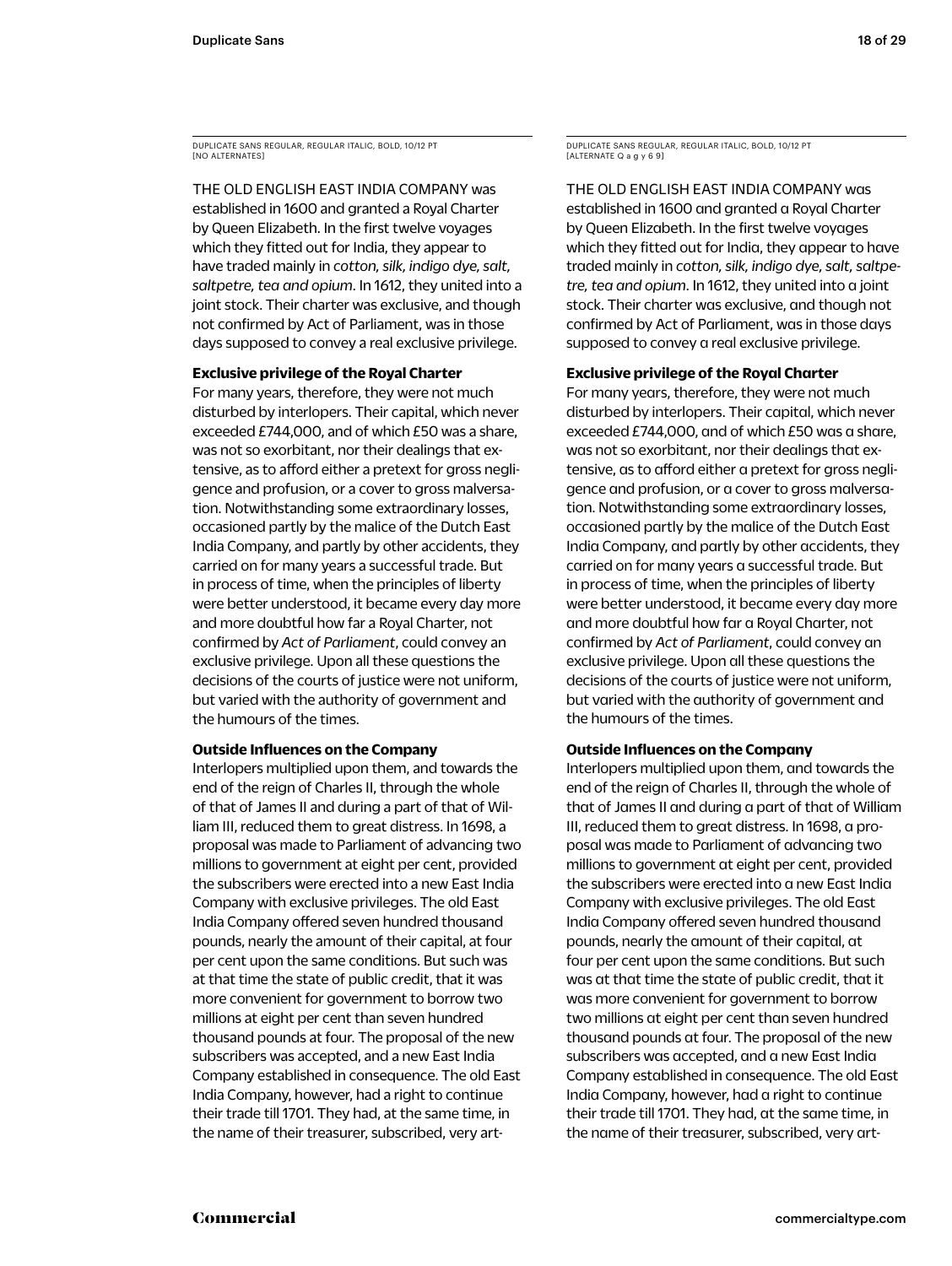THE OLD ENGLISH EAST INDIA COMPANY was established in 1600 and granted a Royal Charter by Queen Elizabeth. In the first twelve voyages which they fitted out for India, they appear to have traded mainly in *cotton, silk, indigo dye, salt, saltpetre, tea and opium*. In 1612, they united into a joint stock. Their charter was exclusive, and though not confirmed by Act of Parliament, was in those days supposed to convey a real exclusive privilege.

#### **Exclusive privilege of the Royal Charter**

For many years, therefore, they were not much disturbed by interlopers. Their capital, which never exceeded £744,000, and of which £50 was a share, was not so exorbitant, nor their dealings that extensive, as to afford either a pretext for gross negligence and profusion, or a cover to gross malversation. Notwithstanding some extraordinary losses, occasioned partly by the malice of the Dutch East India Company, and partly by other accidents, they carried on for many years a successful trade. But in process of time, when the principles of liberty were better understood, it became every day more and more doubtful how far a Royal Charter, not confirmed by *Act of Parliament,* could convey an exclusive privilege. Upon all these questions the decisions of the courts of justice were not uniform, but varied with the authority of government and the humours of the times.

#### **Outside Influences on the Company**

Interlopers multiplied upon them, and towards the end of the reign of Charles II, through the whole of that of James II and during a part of that of William III, reduced them to great distress. In 1698, a proposal was made to Parliament of advancing two millions to government at eight per cent, provided the subscribers were erected into a new East India Company with exclusive privileges. The old East India Company offered seven hundred thousand pounds, nearly the amount of their capital, at four per cent upon the same conditions. But such was at that time the state of public credit, that it was more convenient for government to borrow two millions at eight per cent than seven hundred thousand pounds at four. The proposal of the new subscribers was accepted, and a new East India Company established in consequence. The old East India Company, however, had a right to continue their trade till 1701. They had, at the same time, in the name of their treasurer, subscribed, very artfully, three hundred and fifteen thousand pounds into the stock of the new. By a negligence in the expression of the Act of Parliament which vested the East India trade in the subscribers to this loan of two millions, it did not appear evident that they were all obliged to unite into a joint stock. A few private traders, whose

DUPLICATE SANS REGULAR, REGULAR ITALIC, BOLD, 9/11 PT DUPLICATE SANS MEDIUM, MEDIUM ITALIC, BLACK, 9/11 PT

THE OLD ENGLISH EAST INDIA COMPANY was established in 1600 and granted a Royal Charter by Queen Elizabeth. In the first twelve voyages which they fitted out for India, they appear to have traded mainly in *cotton, silk, indigo dye, salt, saltpetre, tea and opium*. In 1612, they united into a joint stock. Their charter was exclusive, and though not confirmed by Act of Parliament, was in those days supposed to convey a real exclusive privilege.

#### Exclusive privilege of the Royal Charter

For many years, therefore, they were not much disturbed by interlopers. Their capital, which never exceeded £744,000, and of which £50 was a share, was not so exorbitant, nor their dealings that extensive, as to afford either a pretext for gross negligence and profusion, or a cover to gross malversation. Notwithstanding some extraordinary losses, occasioned partly by the malice of the Dutch East India Company, and partly by other accidents, they carried on for many years a successful trade. But in process of time, when the principles of liberty were better understood, it became every day more and more doubtful how far a Royal Charter, not confirmed by *Act of Parliament*, could convey an exclusive privilege. Upon all these questions the decisions of the courts of justice were not uniform, but varied with the authority of government and the humours of the times.

#### Outside Influences on the Company

Interlopers multiplied upon them, and towards the end of the reign of Charles II, through the whole of that of James II and during a part of that of William III, reduced them to great distress. In 1698, a proposal was made to Parliament of advancing two millions to government at eight per cent, provided the subscribers were erected into a new East India Company with exclusive privileges. The old East India Company offered seven hundred thousand pounds, nearly the amount of their capital, at four per cent upon the same conditions. But such was at that time the state of public credit, that it was more convenient for government to borrow two millions at eight per cent than seven hundred thousand pounds at four. The proposal of the new subscribers was accepted, and a new East India Company established in consequence. The old East India Company, however, had a right to continue their trade till 1701. They had, at the same time, in the name of their treasurer, subscribed, very artfully, three hundred and fifteen thousand pounds into the stock of the new. By a negligence in the expression of the Act of Parliament which vested the East India trade in the subscribers to this loan of two millions, it did not appear evident that they were all obliged to unite into a joint stock. A few private traders, whose subscriptions amounted only to seven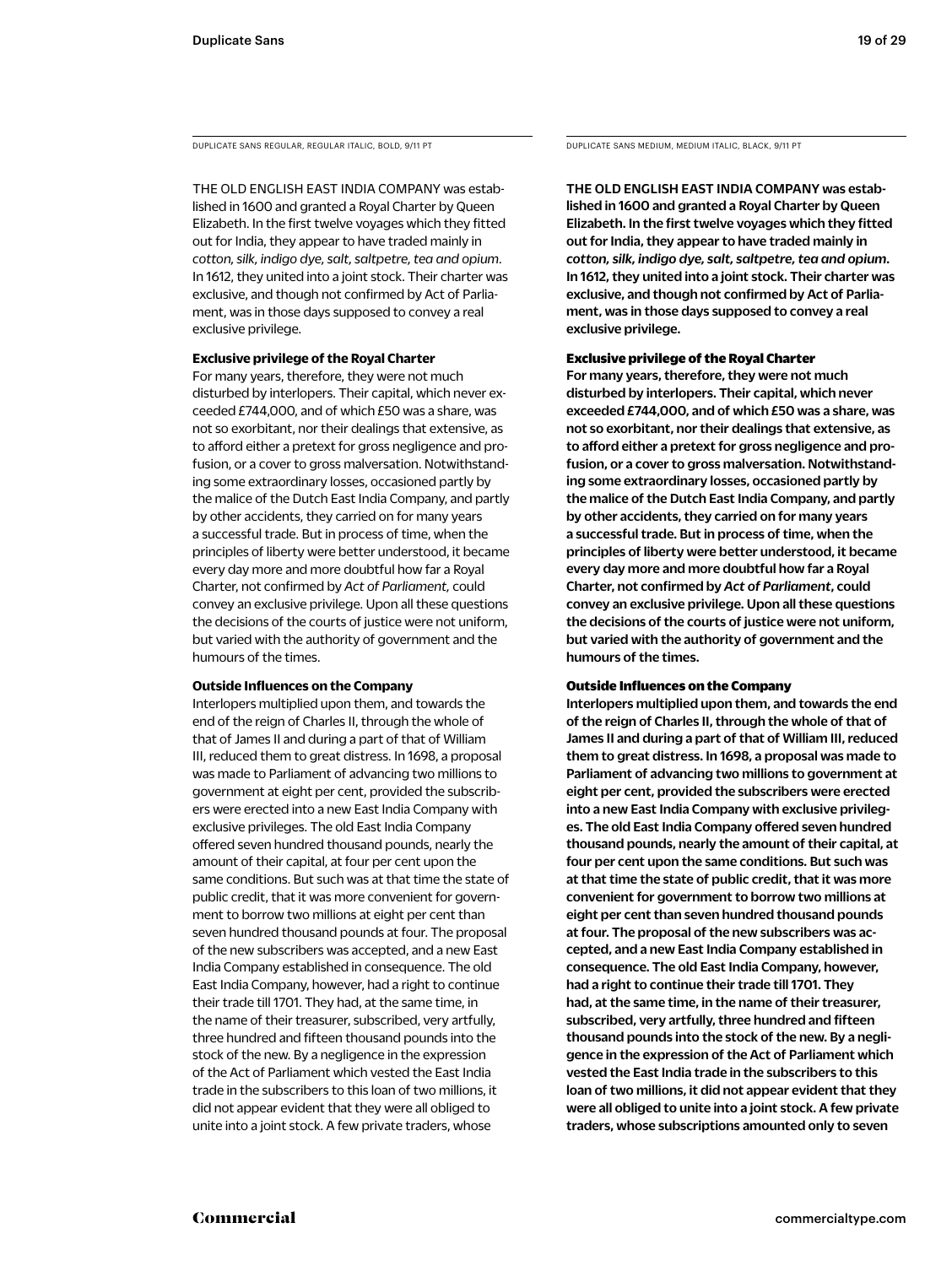DUPLICATE SANS REGULAR, REGULAR ITALIC, BOLD, 8/10 PT [TRACKING +5] DUPLICATE SANS MEDIUM, MEDIUM ITALIC, BLACK, 8/10 PT [TRACKING +5]

THE OLD ENGLISH EAST INDIA COMPANY was established in 1600 and granted a Royal Charter by Queen Elizabeth. In the first twelve voyages which they fitted out for India, they appear to have traded mainly in *cotton, silk, indigo dye, salt, saltpetre, tea and opium*. In 1612, they united into a joint stock. Their charter was exclusive, and though not confirmed by Act of Parliament, was in those days supposed to convey a real exclusive privilege.

#### **Exclusive privilege of the Royal Charter**

For many years, therefore, they were not much disturbed by interlopers. Their capital, which never exceeded £744,000, and of which £50 was a share, was not so exorbitant, nor their dealings that extensive, as to afford either a pretext for gross negligence and profusion, or a cover to gross malversation. Notwithstanding some extraordinary losses, occasioned partly by the malice of the Dutch East India Company, and partly by other accidents, they carried on for many years a successful trade. But in process of time, when the principles of liberty were better understood, it became every day more and more doubtful how far a Royal Charter, not confirmed by *Act of Parliament,* could convey an exclusive privilege. Upon all these questions the decisions of the courts of justice were not uniform, but varied with the authority of government and the humours of the times.

#### **Outside Influences on the Company**

Interlopers multiplied upon them, and towards the end of the reign of Charles II, through the whole of that of James II and during a part of that of William III, reduced them to great distress. In 1698, a proposal was made to Parliament of advancing two millions to government at eight per cent, provided the subscribers were erected into a new East India Company with exclusive privileges. The old East India Company offered seven hundred thousand pounds, nearly the amount of their capital, at four per cent upon the same conditions. But such was at that time the state of public credit, that it was more convenient for government to borrow two millions at eight per cent than seven hundred thousand pounds at four. The proposal of the new subscribers was accepted, and a new East India Company established in consequence. The old East India Company, however, had a right to continue their trade till 1701. They had, at the same time, in the name of their treasurer, subscribed, very artfully, three hundred and fifteen thousand pounds into the stock of the new. By a negligence in the expression of the Act of Parliament which vested the East India trade in the subscribers to this loan of two millions, it did not appear evident that they were all obliged to unite into a joint stock. A few private traders, whose subscriptions amounted only to seven thousand two hundred pounds, insisted upon the privilege of trading

THE OLD ENGLISH EAST INDIA COMPANY was established in 1600 and granted a Royal Charter by Queen Elizabeth. In the first twelve voyages which they fitted out for India, they appear to have traded mainly in *cotton, silk, indigo dye, salt, saltpetre, tea and opium*. In 1612, they united into a joint stock. Their charter was exclusive, and though not confirmed by Act of Parliament, was in those days supposed to convey a real exclusive privilege.

#### Exclusive privilege of the Royal Charter

For many years, therefore, they were not much disturbed by interlopers. Their capital, which never exceeded £744,000, and of which £50 was a share, was not so exorbitant, nor their dealings that extensive, as to afford either a pretext for gross negligence and profusion, or a cover to gross malversation. Notwithstanding some extraordinary losses, occasioned partly by the malice of the Dutch East India Company, and partly by other accidents, they carried on for many years a successful trade. But in process of time, when the principles of liberty were better understood, it became every day more and more doubtful how far a Royal Charter, not confirmed by *Act of Parliament*, could convey an exclusive privilege. Upon all these questions the decisions of the courts of justice were not uniform, but varied with the authority of government and the humours of the times.

#### Outside Influences on the Company

Interlopers multiplied upon them, and towards the end of the reign of Charles II, through the whole of that of James II and during a part of that of William III, reduced them to great distress. In 1698, a proposal was made to Parliament of advancing two millions to government at eight per cent, provided the subscribers were erected into a new East India Company with exclusive privileges. The old East India Company offered seven hundred thousand pounds, nearly the amount of their capital, at four per cent upon the same conditions. But such was at that time the state of public credit, that it was more convenient for government to borrow two millions at eight per cent than seven hundred thousand pounds at four. The proposal of the new subscribers was accepted, and a new East India Company established in consequence. The old East India Company, however, had a right to continue their trade till 1701. They had, at the same time, in the name of their treasurer, subscribed, very artfully, three hundred and fifteen thousand pounds into the stock of the new. By a negligence in the expression of the Act of Parliament which vested the East India trade in the subscribers to this loan of two millions, it did not appear evident that they were all obliged to unite into a joint stock. A few private traders, whose subscriptions amounted only to seven thousand two hundred pounds, insisted upon the privilege of trading separately upon their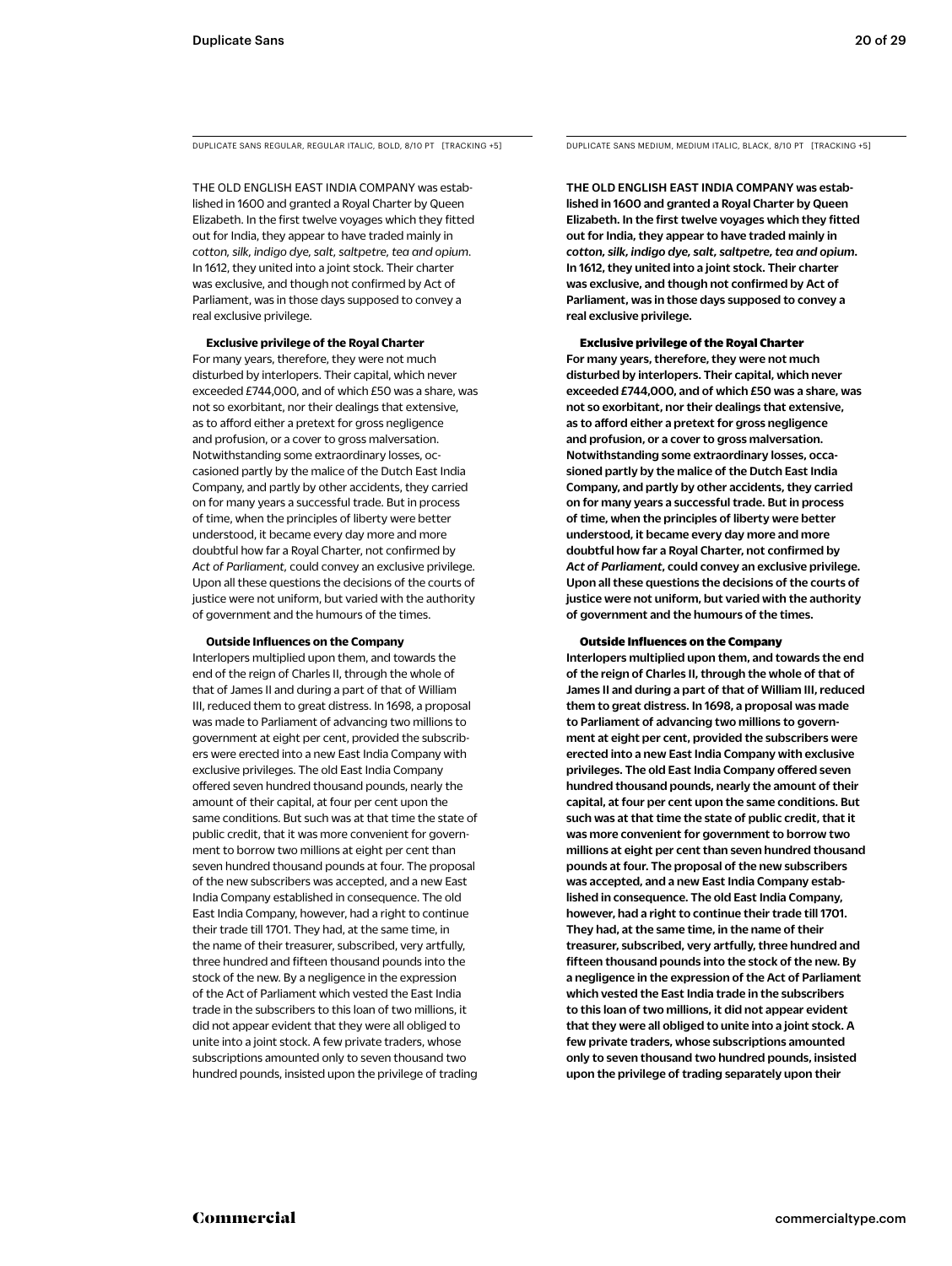DUPLICATE SANS REGULAR, 7/9 PT [TRACKING +6]

SITUATIONIST INTERNATIONAL (SI) was a group of international revolutionaries founded in 1957. With their ideas rooted in Marxism and the 20th century European artistic avantgarde, they advocated experiences of life being alternative to those admitted by the capitalist order, for the fulfillment of human primitive desires and the pursuing of a superior passional quality. For this purpose they suggested and experimented with the construction of situations; the setting up of environments favorable for the fulfillment of such desires. Using methods drawn from the arts, they developed a series of experimental fields of study for the construction of such, like unitary urbanism and psychogeography.

The sense of constructing situations is to fulfill human primitive desires and pursue a superior passional quality. From *Internationale Situationiste #1*: "This alone can lead to the further clarification of these simple basic desires, and to the confused emergence of new desires whose material roots will be precisely the new reality engendered by situationist constructions. *We must thus envisage a sort of situationist-oriented psychoanalysis* 

DUPLICATE SANS REGULAR, 6/8 PT [TRACKING +8]

SITUATIONIST INTERNATIONAL (SI) was a group of international revolutionaries founded in 1957. With their ideas rooted in Marxism and the 20th century European artistic avantgarde, they advocated experiences of life being alternative to those admitted by the capitalist order, for the fulfillment of human primitive desires and the pursuing of a superior passional quality. For this purpose they suggested and experimented with the construction of situations; the setting up of environments favorable for the fulfillment of such desires. Using methods drawn from the arts, they developed a series of experimental fields of study for the construction of such, like unitary urbanism and psychogeography.

The sense of constructing situations is to fulfill human primitive desires and pursue a superior passional quality. From *Internationale Situationiste #1*: "This alone can lead to the further clarification of these simple basic desires, and to the confused emergence of new desires whose material roots will be precisely the new reality engendered by situationist constructions. *We must thus envisage a sort of situationist-oriented psychoanalysis in which, in contrast to the goals pursued by the various currents stemming from Freudianism, each of the participants in this adventure would discover desires for specific ambiences in order to fulfill them. Each person must seek what he loves, what attracts him. Through this method one can tabulate elements out of which situations can be constructed, along with projects to dynamize these elements.*"

DUPLICATE SANS MEDIUM, 7/9 PT [TRACKING +6]

SITUATIONIST INTERNATIONAL (SI) was a group of international revolutionaries founded in 1957. With their ideas rooted in Marxism and the 20th century European artistic avantgarde, they advocated experiences of life being alternative to those admitted by the capitalist order, for the fulfillment of human primitive desires and the pursuing of a superior passional quality. For this purpose they suggested and experimented with the construction of situations; the setting up of environments favorable for the fulfillment of such desires. Using methods drawn from the arts, they developed a series of experimental fields of study for the construction of such, like unitary urbanism and psychogeography.

The sense of constructing situations is to fulfill human primitive desires and pursue a superior passional quality. From *Internationale Situationiste #1*: "This alone can lead to the further clarification of these simple basic desires, and to the confused emergence of new desires whose material roots will be precisely the new reality engendered by situationist constructions. *We must thus envisage a sort of situationistoriented psychoanalysis in which, in con-* DUPLICATE SANS BOLD, 7/9 PT [TRACKING +6]

**SITUATIONIST INTERNATIONAL (SI) was a group of international revolutionaries founded in 1957. With their ideas rooted in Marxism and the 20th century European artistic avantgarde, they advocated experiences of life being alternative to those admitted by the capitalist order, for the fulfillment of human primitive desires and the pursuing of a superior passional quality. For this purpose they suggested and experimented with the construction of situations; the setting up of environments favorable for the fulfillment of such desires. Using methods drawn from the arts, they developed a series of experimental fields of study for the construction of such, like unitary urbanism and psychogeography.**

**The sense of constructing situations is to fulfill human primitive desires and pursue a superior passional quality. From**  *Internationale Situationiste #1***: "This alone can lead to the further clarification of these simple basic desires, and to the confused emergence of new desires whose material roots will be precisely the new reality engendered by situationist constructions.** *We must thus envisage a* 

DUPLICATE SANS MEDIUM, 6/8 PT [TRACKING +8]

SITUATIONIST INTERNATIONAL (SI) was a group of international revolutionaries founded in 1957. With their ideas rooted in Marxism and the 20th century European artistic avantgarde, they advocated experiences of life being alternative to those admitted by the capitalist order, for the fulfillment of human primitive desires and the pursuing of a superior passional quality. For this purpose they suggested and experimented with the construction of situations; the setting up of environments favorable for the fulfillment of such desires. Using methods drawn from the arts, they developed a series of experimental fields of study for the construction of such, like unitary urbanism and psychogeography.

The sense of constructing situations is to fulfill human primitive desires and pursue a superior passional quality. From *Internationale Situationiste #1*: "This alone can lead to the further clarification of these simple basic desires, and to the confused emergence of new desires whose material roots will be precisely the new reality engendered by situationist constructions. *We must thus envisage a sort of situationist-oriented psychoanalysis in which, in contrast to the goals pursued by the various currents stemming from Freudianism, each of the participants in this adventure would discover desires for specific ambiences in order to fulfill them. Each person must seek what he loves, what attracts him. Through this method one can tabulate elements out of* 

DUPLICATE SANS BOLD, 6/8 PT [TRACKING +8]

**SITUATIONIST INTERNATIONAL (SI) was a group of international revolutionaries founded in 1957. With their ideas rooted in Marxism and the 20th century European artistic avantgarde, they advocated experiences of life being alternative to those admitted by the capitalist order, for the fulfillment of human primitive desires and the pursuing of a superior passional quality. For this purpose they suggested and experimented with the construction of situations; the setting up of environments favorable for the fulfillment of such desires. Using methods drawn from the arts, they developed a series of experimental fields of study for the construction of such, like unitary urbanism and psychogeography.**

**The sense of constructing situations is to fulfill human primitive desires and pursue a superior passional quality. From** *Internationale Situationiste #1***: "This alone can lead to the further clarification of these simple basic desires, and to the confused emergence of new desires whose material roots will be precisely the new reality engendered by situationist constructions.** *We must thus envisage a sort of situationist-oriented psychoanalysis in which, in contrast to the goals pursued by the various currents stemming from Freudianism, each of the participants in this adventure would discover desires for specific ambiences in order to fulfill them. Each person must seek what he*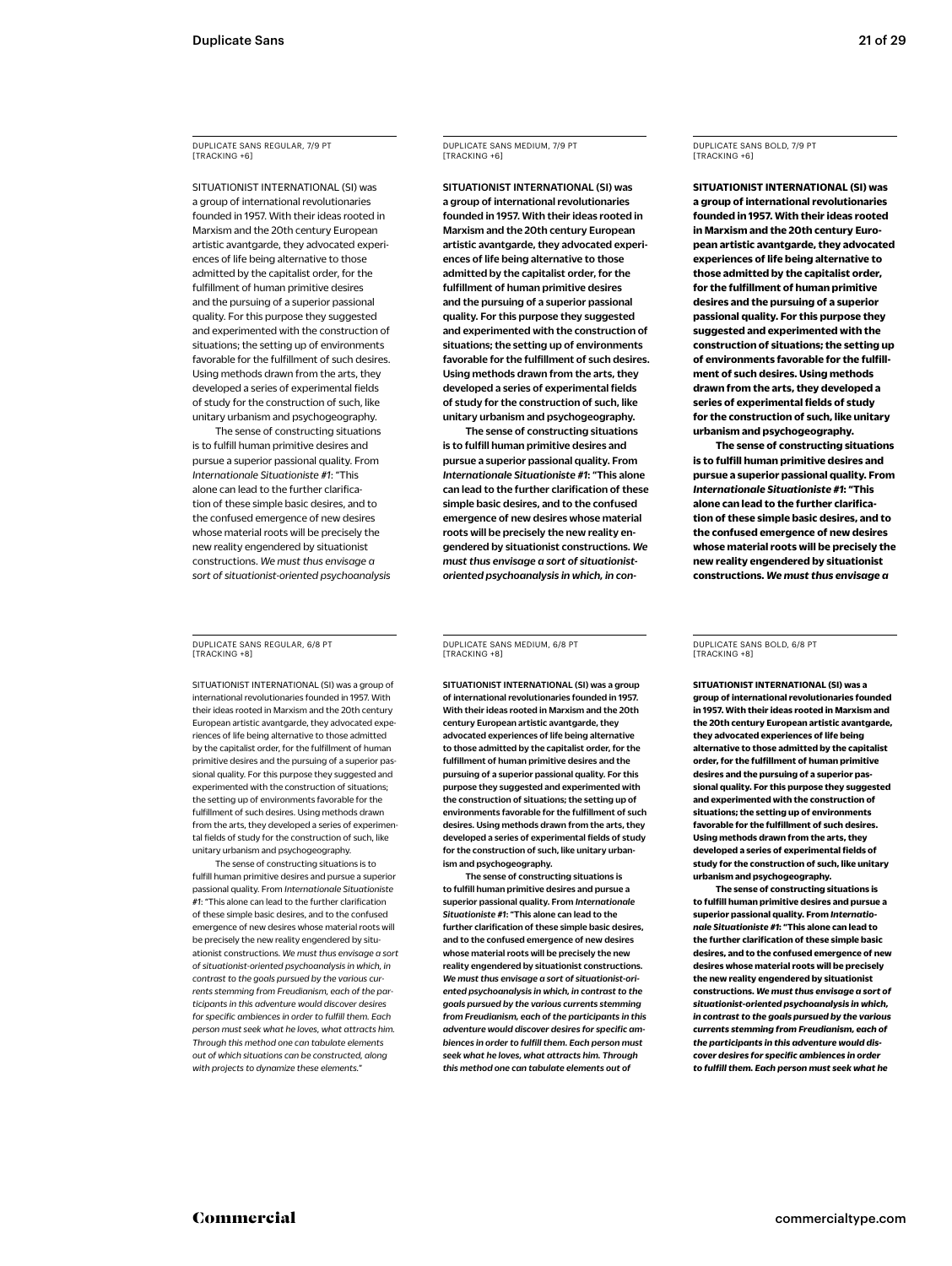DUPLICATE SANS REGULAR, REGULAR ITALIC, 9/10 PT

The Spanish War, which began in 1739, and the French war which soon followed it occasioned further increase of the debt, which, on the 31st of December 1748, after the war had been concluded by the Treaty of Aix-la-Chapelle, amounted to £78,293,313. The most profound peace of seventeen years continuance had taken no more than £8,328,354. from it. A war of less than nine years' continuance added £31,338,689 to it. (Refer to James Postlethwaite's *The History of the Public Revenue.*) During the administration of Mr. Pelham, the interest of the public debt was reduced, or at least measures were taken for reducing it, from four to three per cent; the sinking fund was increased, and some part of the public debt was paid off. In 1755, before the breaking out of the late war, the funded debt of Great Britain amounted to £72,289,673. On the 5th of January 1763, at the conclusion of the peace, the funded debt amounted to £122,603,336. The unfunded debt has been stated at £13,927,589.

#### DUPLICATE SANS REGULAR, REGULAR ITALIC, 9/11 PT

The Spanish War, which began in 1739, and the French war which soon followed it occasioned further increase of the debt, which, on the 31st of December 1748, after the war had been concluded by the Treaty of Aix-la-Chapelle, amounted to £78,293,313. The most profound peace of seventeen years continuance had taken no more than £8,328,354. from it. A war of less than nine years' continuance added £31,338,689 to it. (Refer to James Postlethwaite's *The History of the Public Revenue.*) During the administration of Mr. Pelham, the interest of the public debt was reduced, or at least measures were taken for reducing it, from four to three per cent; the sinking fund was increased, and some part of the public debt was paid off. In 1755, before the breaking out of the late war, the funded debt of Great Britain amounted to £72,289,673. On the 5th of January 1763, at the conclusion of the peace, the funded debt amounted to £122,603,336. The unfunded debt has been stated at £13,927,589.

DUPLICATE SANS REGULAR, REGULAR ITALIC, 9/12 PT

The Spanish War, which began in 1739, and the French war which soon followed it occasioned further increase of the debt, which, on the 31st of December 1748, after the war had been concluded by the Treaty of Aix-la-Chapelle, amounted to £78,293,313. The most profound peace of seventeen years continuance had taken no more than £8,328,354. from it. A war of less than nine years' continuance added £31,338,689 to it. (Refer to James Postlethwaite's *The History of the Public Revenue.*) During the administration of Mr. Pelham, the interest of the public debt was reduced, or at least measures were taken for reducing it, from four to three per cent; the sinking fund was increased, and some part of the public debt was paid off. In 1755, before the breaking out of the late war, the funded debt of Great Britain amounted to £72,289,673. On the 5th of January 1763, at the conclusion of the peace, the funded debt amounted to £122,603,336. The unfunded debt has been stated at £13,927,589.

DUPLICATE SANS REGULAR, REGULAR ITALIC, 9/13 PT

The Spanish War, which began in 1739, and the French war which soon followed it occasioned further increase of the debt, which, on the 31st of December 1748, after the war had been concluded by the Treaty of Aix-la-Chapelle, amounted to £78,293,313. The most profound peace of seventeen years continuance had taken no more than £8,328,354. from it. A war of less than nine years' continuance added £31,338,689 to it. (Refer to James Postlethwaite's *The History of the Public Revenue.*) During the administration of Mr. Pelham, the interest of the public debt was reduced, or at least measures were taken for reducing it, from four to three per cent; the sinking fund was increased, and some part of the public debt was paid off. In 1755, before the breaking out of the late war, the funded debt of Great Britain amounted to £72,289,673. On the 5th of January 1763, at the conclusion of the peace, the funded debt amounted to £122,603,336. The unfunded debt has been stated at £13,927,589.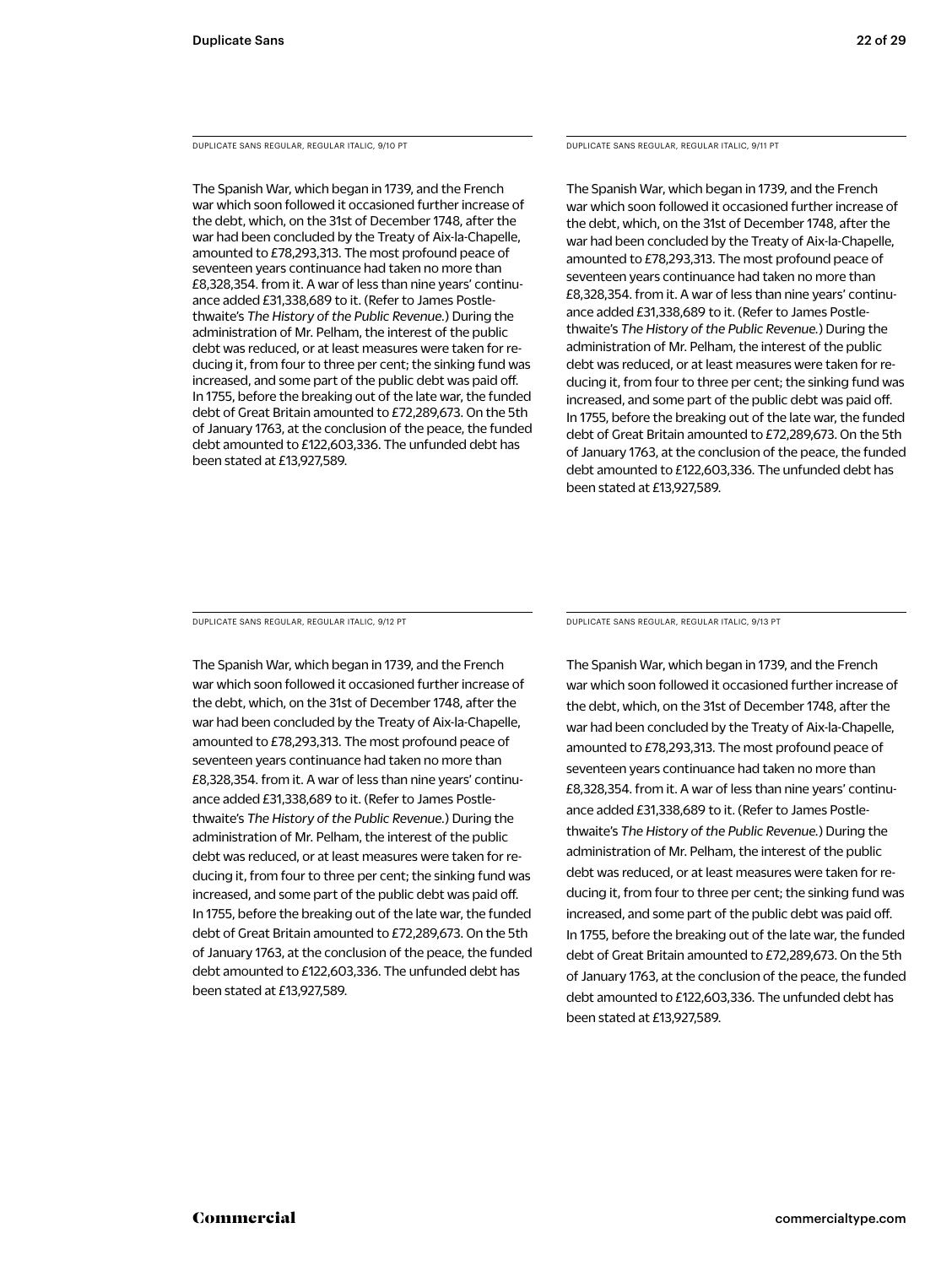#### ČESKÝ (CZECH) DUPLICATE SANS REGULAR, REGULAR ITALIC, 9/11 PT

Ačkoli klimšova nenapsala knih mnoho, přece zná ji ta naše četbychtivá mládež tuze dobře. Zná ji zejména z knih: Z jara do léta, Kniha báchorek, Paleček a Malenka, Z ráje, Rodinná skřínka a j., a pak z různých časopisů pro mládež, do nichž velice pilně přispívá. Její práce vesměs děti naše rády čítají, poněvadž skutečně vynikají vším, čeho se na dobré četbě žádá. *Však Klimšova také pracuje s láskou, pracuje opravdově vážně a nevydá nic na světlo, co by důkladně nepodrobila soudu svému i soudu jiných*. A to právě dodává jejím prácem té pravé ceny. Nuže seznammež se se životem této tiché a skromné pracovnice, seznammež se i s jejími pěknými spisy. Klimšova narodila se 7. dne měsíce prosince roku 1851. v Poličce. Otec její byl dosti zámožným a váženým měšťanem, měltě v Poličce dům a byl dlouhá léta členem obecního zastupitelstva, ba i městským radním. *Při domě měli Klimšovi zahrádku.* Něžná matka Bohumilčina milovala totiž velice květiny a při tom lnula také velikou láskou ku zvířatům. Byla dobra, o vše, ale zvláště o děti své starostliva, při tom pilna, šetrna a skoro až příliš skromna. Podobala se, zvláště v pozdějším svém věku, na vlas těm prostosrdečným a milým paním, ženám i stařenkám staročeským, o nichž nám často naši povídkáři tak rádi a živě vypravují. A tu lásku, tu dobrotu, tu skromnosť a všechny ostatní pěkné vlastnosti své vštěpovala do útlých

#### DEUTSCH (GERMAN) DUPLICATE SANS REGULAR, REGULAR ITALIC, 9/11 PT

Sehen wir das Gesamtbild unseres heutigen Lebens nur mit unseren Augen an, so können wir die Folgerung ziehen, daß dieses Gebilde einen chaotischen Charakter trägt, und es kann uns nicht wundern, daß diejenigen, welche sich in diesem scheinbaren Chaos unwohl fühlen, der Welt entfliehen oder sich in geistigen Abstraktionen verlieren wollen. *Doch jedenfalls muß es uns klar sein, daß diese Flucht vor der Wirklichkeit ein ebenso großer Irrtum ist wie jene Anlehnung an den reinsten Materialismus*. Weder die Flucht in das Mittelalter, noch der von verschiedenen Kunsthistorikern empfohlene Wiederaufbau des Olympos kann und die Lösung bringen. Unsere Zeit hat eine andere Mission zu erfüllen als die des Mittelalters und des Hellenismus. Um die Aufgabe unserer Zeit richtig zu verstehen, ist es notwendig, daß wir nicht nur mit unseren Augen, sondern vielmehr mit unseren innerlichen Sinnesorganen die Lebensstruktur erfassen. Haben wir einmal die Synthese des Lebens aus der Tiefe unseres Wesens gewonnen und als Inhalt von Kultur und Kunst anerkannt, so wird es uns nicht schwer fallen an Hand von Dokumenten, die uns die Tradition liefert, der Lösung des Problems näher zu kommen. Nicht wir allein ringen um die Lösung des Kunstproblems, sondern viele Generationen haben darum gerungen. Die Bestätigung hierfür finden wir in allen bedeutenden Wer-

#### DANSK (DANISH) DUPLICATE SANS REGULAR, REGULAR ITALIC, 9/11 PT

Der var en lille havfisk af god familie, navnet husker jeg ikke, det må de lærde sige dig. Den lille fisk havde attenhundrede søskende, alle lige gamle; de kendte ikke deres fader eller moder, de måtte straks skøtte sig selv og svømme om, men det var en stor fornøjelse; vand havde de nok at drikke, hele verdenshavet, føden tænkte de ikke på, den kom nok; hver ville følge sin lyst, hver ville få sin egen historie, ja det tænkte heller ingen af dem på. *Solen skinnede ned i vandet, det lyste om dem, det var så klart, det var en verden med de forunderligste skabninger*, og nogle så gruelig store, med voldsomme gab, de kunne sluge de attenhundrede søskende, men det tænkte de heller ikke på, for ingen af dem var endnu blevet slugt. De små svømmede sammen, tæt op til hverandre, som sildene og makrellerne svømmer; men som de allerbedst svømmede i vandet og tænkte på ingenting, sank, med forfærdelig lyd, ovenfra, midt ned imellem dem, en lang, tung ting, der slet ikke ville holde op; længere og længere strakte den sig, og hver af småfiskene, som den ramte, blev kvast eller fik et knæk, som de ikke kunne forvinde. Alle småfisk, de store med, lige oppe fra havets flade og ned til dets bund, fór i forfærdelse til side; den tunge, voldsomme ting sænkede sig dybere og dybere, den blev længere og længere, milelang, gennem hele havet. Fisk og snegle, alt

#### ESPAÑOL (SPANISH) DUPLICATE SANS REGULAR, REGULAR ITALIC, 9/11 PT

En esta conferencia no pretendo, como en anteriores, definir, sino subrayar; no quiero dibujar, sino sugerir. Animar, en su exacto sentido. Herir pájaros soñolientos. Donde haya un rincón oscuro, poner un reflejo de nube alargada y regalar unos cuantos espejos de bolsillo a las señoras que asisten. *He querido bajar a la ribera de los juncos. Por debajo de las tejas amarillas*. A la salida de las aldeas, donde el tigre se come a los niños. Estoy en este momento lejos del poeta que mira el reloj, lejos del poeta que lucha con la estatua, que lucha con el sueño, que lucha con la anatomía; he huido de todos mis amigos y me voy con aquel muchacho que se come la fruta verde y mira cómo las hormigas devoran al pájaro aplastado por el automóvil. Por las calles más puras del pueblo me encontraréis; por el aire viajero y la luz tendida de las melodías que Rodrigo Caro llamó "reverendas madres de todos los cantares". Por todos los sitios donde se abre la tierna orejita rosa del niño o la blanca orejita de la niña que espera, llena de miedo, el alfiler que abra el agujero para la arracada. En todos los paseos que yo he dado por España, un poco cansado de catedrales, de piedras muertas, de paisajes con alma, me puse a buscar los elementos vivos, perdurables, donde no se hiela el minuto, que viven un tembloroso presente. Entre los infinitos que existen, yo he seguido dos: las canciones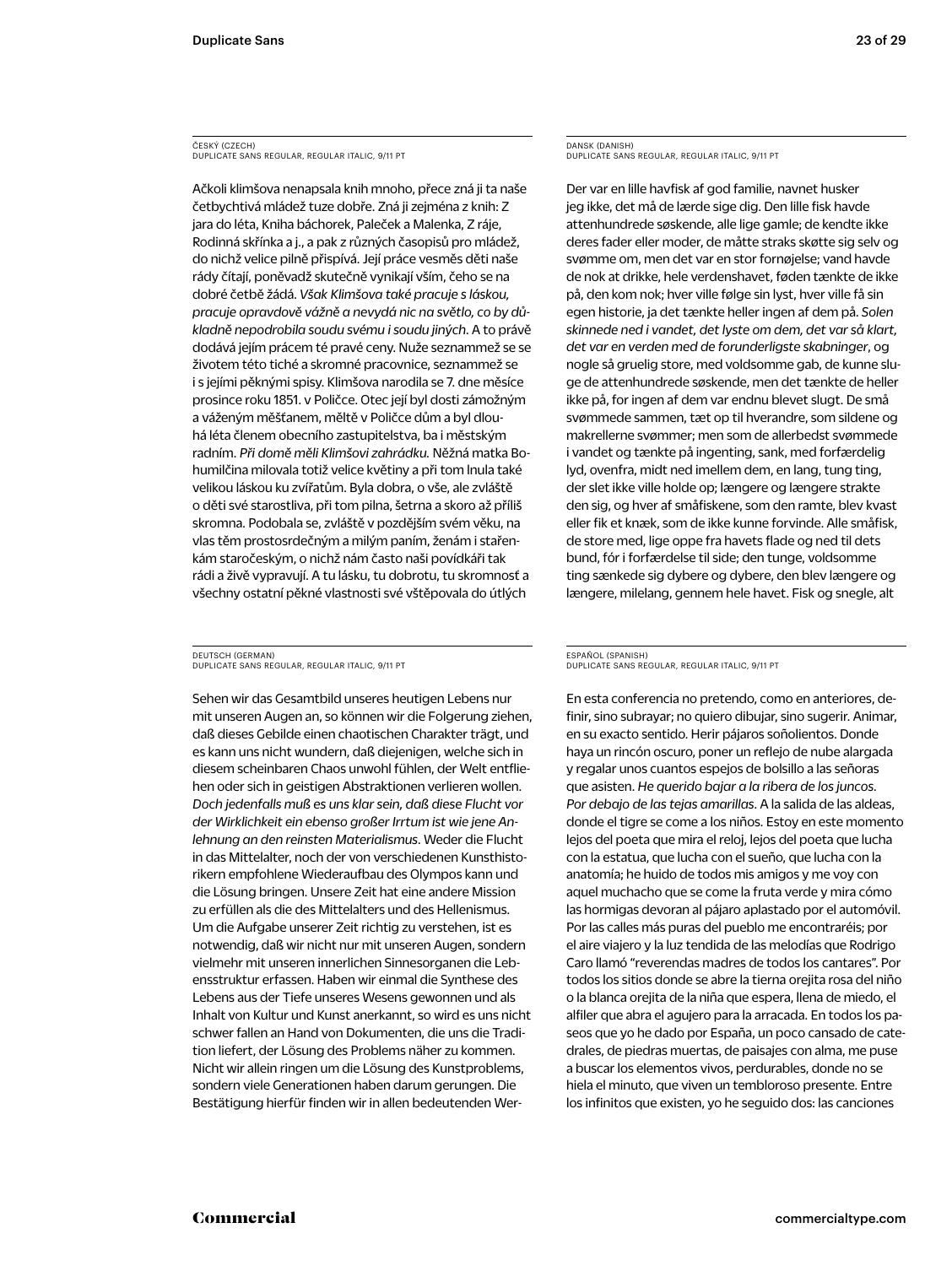FRANÇAIS (FRENCH) DUPLICATE SANS REGULAR, REGULAR ITALIC, 9/11 PT

Dada a son origine dans le dictionnaire. C'est terriblement simple. En français cela signifie «cheval de bois». En allemand «va te faire, au revoir, à la prochaine». En roumain «oui en effet, vous avez raison, c'est ça, d'accord, vraiment, on s'en occupe», etc. *C'est un mot international. Seulement un mot et ce mot comme mouvement.* Très facile à comprendre. Lorsqu'on en fait une tendance artistique, cela revient à vouloir supprimer les complications. Psychologie Dada. Allemagne Dada y compris indigestions et crampes brouillardeuses, littérature Dada, bourgeoisie Dada et vous, très vénérés poètes, vous qui avez toujours fait de la poésie avec des mots, mais qui n'en faites jamais du mot lui-même, vous qui tournez autour d'un simple point en poétisant. Guerre mondiale Dada et pas de fin, révolution Dada et pas de commencement. Dada, amis et soi-disant poètes, très estimés fabricateurs et évangélistes Dada Tzara, Dada Huelsenbeck, Dada m'dada, Dada m'dada, Dada mhm, dada dera dada, Dada Hue, Dada Tza. Comment obtenir la béatitude ? En disant Dada. Comment devenir célèbre? En disant Dada. D'un geste noble et avec des manières raffinées. Jusqu'à la folie. Jusqu'à l'évanouissement. Comment en finir avec tout ce qui est journalisticaille, anguille, tout ce qui est gentil et propret, borné, vermoulu de morale, européanisé, énervé ? En disant Dada. Dada

MAGYAR (HUNGARIAN) DUPLICATE SANS REGULAR, REGULAR ITALIC, 9/11 PT

Hajnali két órakor a segédtiszt belépett a tábornok szobájába és jelentette, hogy a járőrök elindultak a hodricsi úton. Az asztalra állított petróleumlámpa körül szétteregetett tereprajzok és jelentések hevertek, rajtuk keresztbe dobva egy ezüstgombos lovaglópálca. A tábornok a szoba közepén állt és hideg arccal hallgatta a segédtiszt szavait. Kurtára nyírt szakála rőtesen csillogott a lámpafényben. *Aranykeretes szemüvege mögül jeges nyugalommal csillámlottak elő kék szemei.* Csupa energia volt ez a hat láb magas, karcsú ember, aki egy hónap előtt vette át a feldunai hadtest parancsnokságát. De most mégis, mintha valami fáradtságot vagy inkább fásultságot árultak volna el mozdulatai. Némán bólintott s mikor a segédtiszt mögött becsukódott az ajtó, kimerülten dobta magát a kopott díványra. Két nap óta mindig talpon volt s egyik izgalom a másik után érte. A Szélakna irányában fekvő főcsapat felé haladó ellenség már egy napi előnyt nyert a Zsarnócra kirendelt zászlóalj parancsnokának ügyetlensége folytán. Első felindulásában maga vette át a zászlóalj vezényletét s negyvennyolc óra óta egy percre le nem hunyta a szemét. Izgatta az is, hogy esetleg elvágják a derékhadtól, ha ugyan be nem kerítik. A legénység pedig javarészt újoncokból áll, azok is leginkább tótok, akiket végképp elcsigázott az olvadó hótól csatakos hegyi utakon ITALIANO (ITALIAN) DUPLICATE SANS REGULAR, REGULAR ITALIC, 9/11 PT

Dapprima, ripetendendo l'errore commesso in gioventù, scrisse di animali che conosceva poco, e le sue favole risonarono di ruggiti e barriti. Poi si fece più umano, se così si può dire, scrivendo degli animali che credeva di conoscere. *Così la mosca gli regalò una gran quantità di favole dimostrandosi un animale più utile di quanto si creda*. In una di quelle favole ammirava la velocità del dittero, velocità sprecata perchè non gli serviva nè a raggiungere la preda nè a garantire la sua incolumità. Qui faceva la morale una testuggine. Un'altra favola esaltava la mosca che distruggeva le cose sozze da essa tanto amate. Una terza si meravigliava che la mosca, l'animale più ricco d'occhi, veda tanto imperfettamente. Infine una raccontava di un uomo che, dopo di aver schiacciato una mosca noiosa, le gridò: "Ti ho beneficata; ecco che non sei più una mosca". Con tale sistema *era facile di avere ogni giorno* la favola pronta col caffè del mattino. Doveva venire la guerra ad insegnargli che la favola poteva divenire un'espressione del proprio animo, il quale così inseriva la mummietta nella macchina della vita, quale un suo organo. Ed ecco come avvenne. Allo scoppio della guerra italiana, Mario temette che il primo atto di persecuzione che l' I. e R. Polizia avrebbe esercitato a Trieste, sarebbe venuto a colpire lui – uno dei pochi letterati italiani restati in città – con un bel processo

#### POLSKI (POLISH) DUPLICATE SANS REGULAR, REGULAR ITALIC, 9/11 PT

Od wczoraj jakiś niepokój panuje w uliczce. Stary Mendel dziwi się i częściej niż zwykle nakłada krótką łajkę patrząc w okno. Tych ludzi nie widział on tu jeszcze. Gdzie idą? Po co przystają z robotnikami, śpieszącymi do kopania fundamentów pod nowy dom niciarza Greulicha? Skąd się tu wzięły te obszarpane wyrostki? Dlaczego patrzą tak po sieniach? Skąd mają pieniądze, że idą w pięciu do szynku? Stary Mendel kręci głową, smokcząc mały, silnie wygięty wiśniowy cybuszek. *On zna tak dobrze tę uliczkę cichą. Jej fizjonomię, jej ruch.* jej głosy, jej tętno. Wie, kiedy zza którego węgła wyjrzy w dzień pogodny słońce; ile dzieci przebiegnie rankiem, drepcąc do ochronki, do szkoły; ile zwiędłych dziewcząt w ciemnych chustkach, z małymi blaszeczkami w ręku przejdzie po trzy, po cztery, do fabryki cygar na robotę; ile kobiet przystanie z koszami na starym, wytartym chodniku, pokazując sobie zakupione jarzyny, skarżąc się na drogość jaj, mięsa i masła; ilu wyrobników przecłapie środkiem bruku, ciężkim chodem nóg obutych w trepy, niosąc pod pachą węzełki, a w ręku cebrzyki, kielnie, liny. siekiery, piły. Ba, on i to nawet wie może. ile wróbli gnieździ się w gzymsach starego browaru- który panuje nad uliczką wysokim, poczerniałym kominem – w gałęziach chorowitej, rosnącej przy nim topoli, która, nie ma ani siły do życia, ani ochoty do śmierci i stoi tak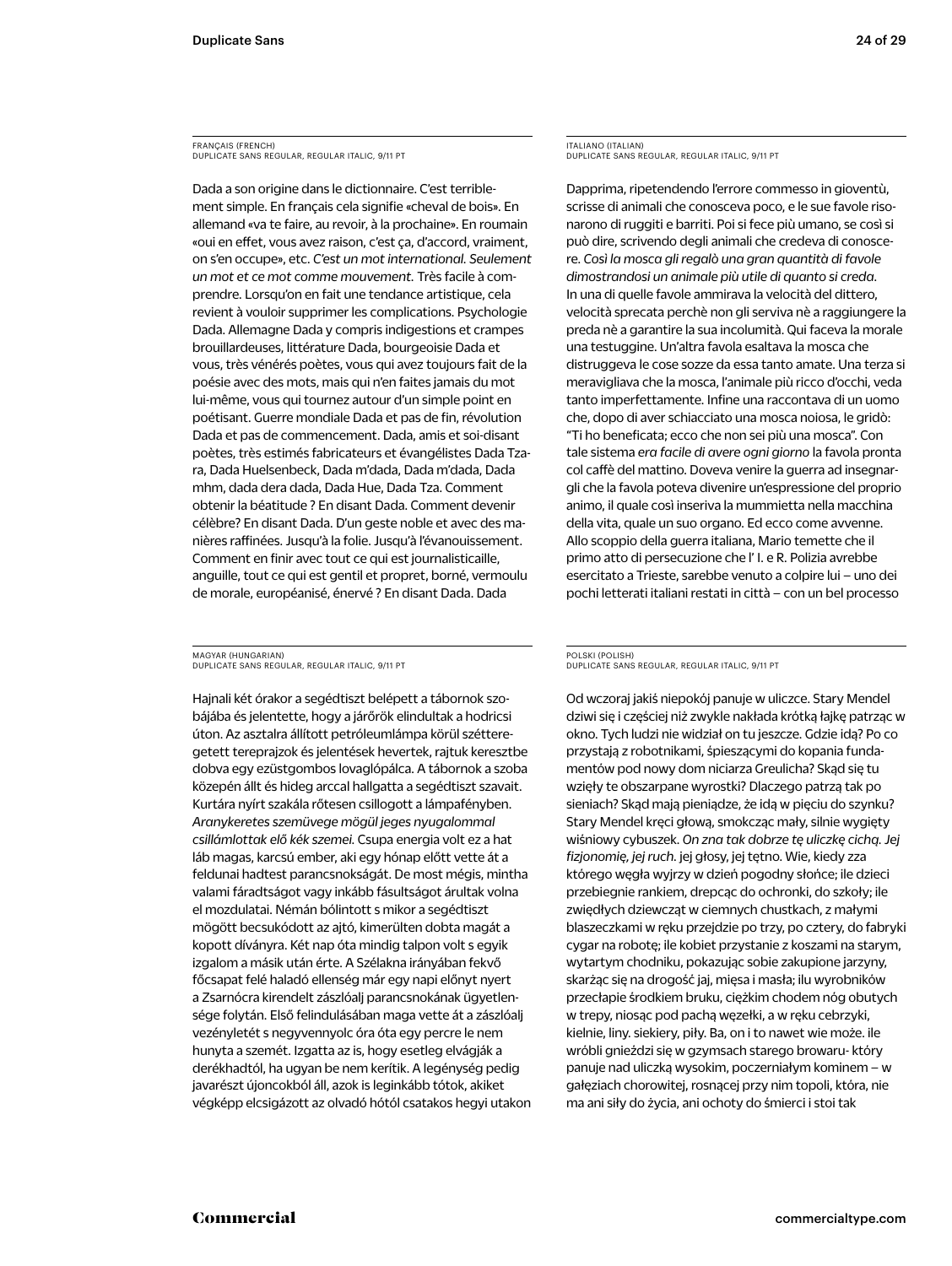PORTUGUÊS (PORTUGUESE) DUPLICATE SANS REGULAR, REGULAR ITALIC, 9/11 PT

D. Benedita levantou-se, no dia seguinte, com a idéia de escrever uma carta ao marido, uma longa carta em que lhe narrasse a festa da véspera, nomeasse os convivas e os pratos, descrevesse a recepção noturna, e, principalmente, desse notícia das novas relações com D. Maria dos Anjos. A mala fechava-se às duas horas da tarde, *D. Benedita acordara às nove, e, não morando longe (morava no Campo da Aclamação), um escravo levaria a carta ao correio muito a tempo.* Demais, chovia; D. Benedita arredou a cortina da janela, deu com os vidros molhados; era uma chuvinha teimosa, o céu estava todo brochado de uma cor pardo-escura, malhada de grossas nuvens negras. Ao longe, viu flutuar e voar o pano que cobria o balaio que uma preta levava à cabeça: concluiu que ventava. Magnífico dia para não sair, e, portanto, escrever uma carta, duas cartas, todas as cartas de uma esposa ao marido ausente. Ninguém viria tentá-la. Enquanto ela compõe os babadinhos e rendas do roupão branco, um roupão de cambraia que o desembargador lhe dera em 1862, no mesmo dia aniversário, 19 de setembro, convido a leitora a observar- -lhe as feições. Vê que não lhe dou Vênus; também não lhe dou Medusa. Ao contrário de Medusa, nota-se-lhe o alisado simples do cabelo, preso sobre a nuca. Os olhos são vulgares, mas têm uma expressão bonachã. A boca é

SVENSKA (SWEDISH) DUPLICATE SANS REGULAR, REGULAR ITALIC, 9/11 PT

Klockan var mellan åtta och nio den vackra majmorgonen, då Arvid Falk efter scenen hos brodern vandrade gatorna framåt, missnöjd med sig själv, missnöjd med brodern och missnöjd med det hela. Han önskade att det vore mulet och att han hade dåligt sällskap. Att han var en skurk, det trodde han icke fullt på, *men han var icke nöjd med sig själv, han var så van att ställa höga fordringar på sig,* och han var inlärd att i brodern se ett slags styvfar, för vilken han hyste stor aktning, nästan vördnad. Men även andra tankar döko upp och gjorde honom bekymrad. Han var utan pengar och utan sysselsättning. Detta senare var kanske det värsta ty sysslolösheten var honom en svår fiende, begåvad med en aldrig vilande fantasi som han var. Under ganska obehagliga funderingar hade han kommit ner på Lilla Trädgårdsgatan; han följde vänstra trottoaren utanför Dramatiska Teatern och befann sig snart inne på Norrlandsgatan; han vandrade utan mål och gick rätt fram; snart började stenläggningen bli ojämn, träkåkar efterträdde stenhusen, illa klädda människor kastade misstänksamma blickar på den snyggt klädde personen som så tidigt besökte deras kvarter och utsvultna hundar morrade hotande mot främlingen. Mellan grupper av artillerister, arbetshjon, bryggardrängar, tvättmadammer och lärpojkar påskyndade han sina sista steg på NorrSUOMI (FINNISH) DUPLICATE SANS REGULAR, REGULAR ITALIC, 9/11 PT

He olivat ystäviä ystävyydessä, joka oli läheisempää kuin veljeys. Nello oli pieni Ardennelainen — Patras suuri Flamandilainen. He olivat saman ikäisiä vuosilla mitattuna, mutta kuitenkin toinen oli vielä nuori, toinen oli jo vanha. He olivat asuneet yhdessä koko ikänsä; molemmat he olivat orpoja ja kurjia sekä saivat leipänsä samasta kädestä. *Se oli ollut heidän siteensä alku, heidän ensimmäinen sympatian säikeensä;* se oli vahvistunut päivä päivältä ja kasvanut heidän mukanaan kiinteänä ja erottamattomana niin, että he alkoivat rakastaa toisiansa erittäin paljon. Heidän kotinsa oli pieni mökki pienen Flamandilaisen kylän reunalla, peninkulman päässä Antverpenistä. Kylä sijaitsi leveiden laidunkaistaleiden ja viljavainioiden välissä, ja sen läpi virtaavan suuren kanavan reunamilla kasvoi pitkät rivit tuulessa taipuvia poppeleita ja tervaleppiä. Siinä oli parikymmentä maatilaa ja taloa, joiden ikkunaluukut olivat kirkkaan vihreät tai taivaansiniset ja katot ruusunpunaiset tai mustavalkoiset sekä seinät niin valkoisiksi maalatut, että ne loistivat auringossa kuin puhdas lumi. Kylän keskustassa oli tuulimylly pienellä sammalta kasvavalla rinteellä, se oli maamerkkinä kaikelle ympäröivälle tasamaalle. Mylly oli kerran maalattu helakanpunaiseksi, siivet mukaan lukien, mutta niin oli tehty sen lapsuudessa viitisenkymmentä vuotta sitten, jolloin se oli jauhanut vehnää Napoleonin sotilaille;

#### TÜRKÇE (TURKISH) DUPLICATE SANS REGULAR, REGULAR ITALIC, 9/11 PT

Sadık genç, araladığı kapıyı çekince, yine birden kararan sanduka sükunu içinde, İskender Paşa, galeyansız ibadetine başlardı. Artık dünyaya dair hiçbir ümidi kalmamıştı. İstediği yalnız bir iman selametiydi. *Vâkıa korkak bir adam değildi. Ama, muhakkak bir ölümü her gün, her saat, her dakika, hatta her saniye beklemek… Onun cesaretini kırmış, sinirlerini zayıflatmıştı.* Düşündükçe, ensesinde soğuk bir satırın sarih temasını duyar gibi oluyordu. Bu sarih temas silinirken karşısına kendi boğuk hayali gelirdi; gözleri patlamış, kavuğu bir tarafa yuvarlanmış, boynu yağlı bir kement ile sıkılmış, ayağından pabuçları çıkmış, ipek kuşağı çözülmüş, karanlık, köpüklü ağzından siyah dili sarkmış bir naaş… İskender Paşa'nın yerde sürünen ölüsü! Titrer, gözlerini oğuşturur, yine salât-ü selamlarını çekmeye başlardı. Yakın akıbetinin bu uzvî hatırası o kadar bariz, o kadar kuvvetliydi ki… Çocukluğunun saf muhayyilesini süsleyen cennet bahçelerini, hûri, gılman alaylarını, Tûba ağacını, Sırat köprüsünü şimdi düşünemiyordu bile… Zihni durmuştu. Sinirleri, beyni pek yorgundu. Yemek yiyemiyordu. Boğazına kurşundan bir yumruk tıkanmıştı. Yalnız ara sıra su içerdi. Abdestini tazelemeye kalktığı zamanlar dizleri çözülüyor, gözlerinde karanlık, kırmızı benekler uçuşuyordu. Bazen sedirin üstüne uzanıp dalınca, korkunç, muzip rüyalarla uyanırdı. Ölümden sonrası havsalasına sığamıyor,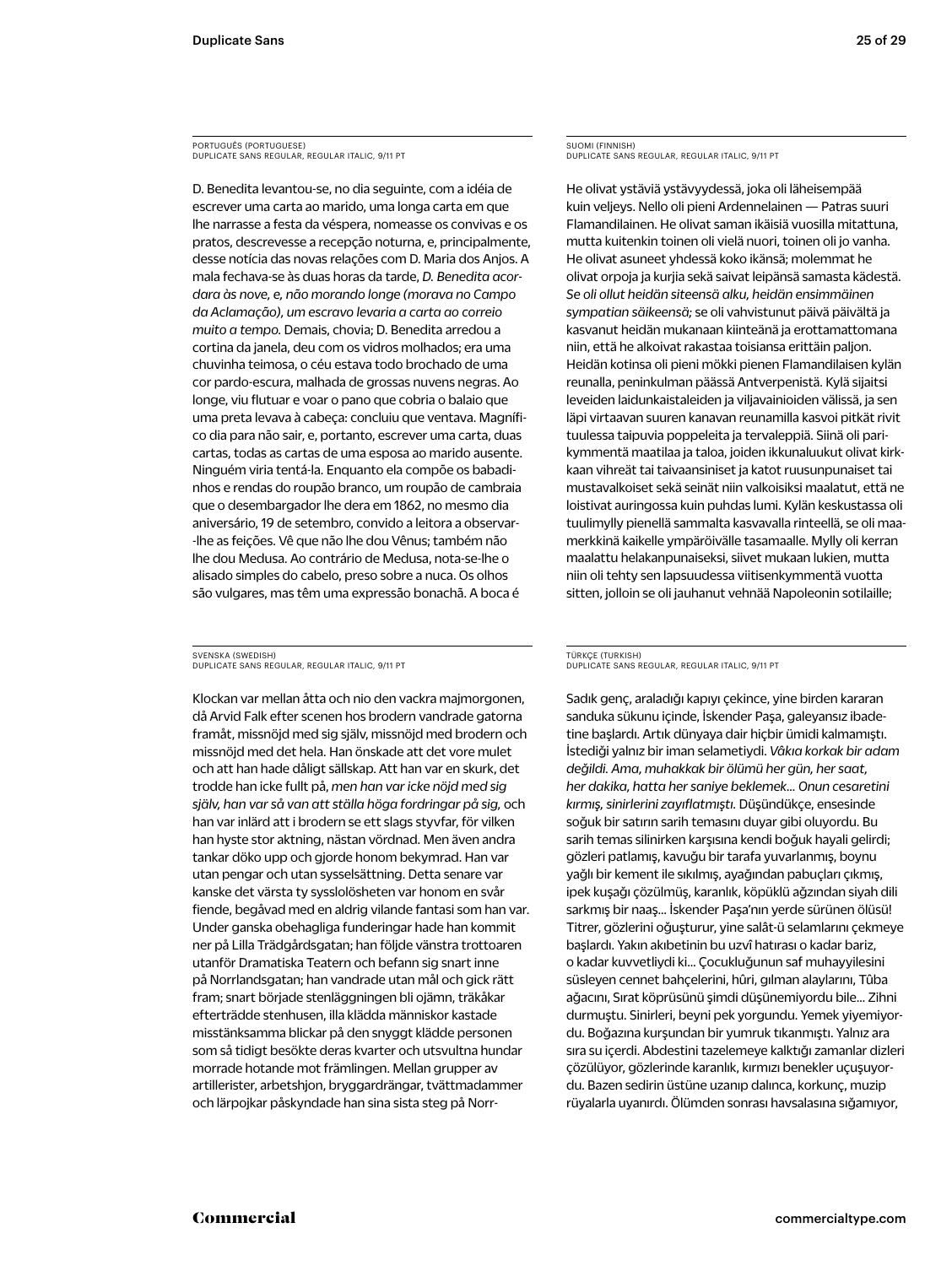| <b>UPPERCASE</b>                             | ABCDEFGHIJKLMNOPQRSTUVWXYZ                                                                                                      |  |  |  |  |
|----------------------------------------------|---------------------------------------------------------------------------------------------------------------------------------|--|--|--|--|
| LOWERCASE                                    | abcdefghijklmnopqrstuvwxyz                                                                                                      |  |  |  |  |
| STANDARD PUNCTUATION                         | j!¿?.,:;-——()[]{}/ \&@*""''',,,«»o §•¶†‡©@®™                                                                                    |  |  |  |  |
| ALL CAP PUNCTUATION                          | $i!i$ ?---()[]{}/ \@«»0                                                                                                         |  |  |  |  |
| LIGATURES                                    | fb ff fh fi fj fk fl ffb ffh ffi ffj ffk ffl                                                                                    |  |  |  |  |
| <b>DISCRETIONARY LIGATURES</b>               | ft fft                                                                                                                          |  |  |  |  |
| PROPORTIONAL LINING<br>default figures       | \$£€¥1234567890¢f%‰ <sup>ao</sup> #°<+=-×÷>≈≠≤≥'"                                                                               |  |  |  |  |
| <b>TABULAR LINING</b>                        | $$EE41234567890$ df%‰<+=-x÷>≈≠≤≥,.:;()[]{}                                                                                      |  |  |  |  |
| PREBUILT FRACTIONS                           | $\frac{1}{2}$ $\frac{1}{3}$ $\frac{2}{3}$ $\frac{1}{4}$ $\frac{3}{4}$ $\frac{1}{8}$ $\frac{3}{8}$ $\frac{5}{8}$ $\frac{7}{8}$   |  |  |  |  |
| <b>NUMERATORS &amp;</b><br>DENOMINATORS      | H1234567890/1234567890                                                                                                          |  |  |  |  |
| <b>SUPERSCRIPT &amp;</b><br><b>SUBSCRIPT</b> | $H$ 1234567890+- $H$ <sub>1234567890+-</sub>                                                                                    |  |  |  |  |
| STYLISTIC ALTERNATES                         | GQ ĞĜGĠ aagy ªª áâàäååããāaäååãåãããąğĝġġýŷỳÿ<br>69 H <sup>69</sup> / <sub>69</sub> H <sup>69</sup> H <sub>69</sub> {have} {HAVE} |  |  |  |  |
| <b>ACCENTED UPPERCASE</b>                    | ÁÂÀÄÅÃĂĀĄÅÆÆÇĆČĈĊĎĐÉÊÈËĔĒĘĞĜĢĠĦĤÍÎÌ<br>ĬĪĮĨĬĴĶŁĹĽĻĿÑŃŇŅŊÓÔÒÖÕŐŌØØŒŔŘŖŠŚŞŜȘÞŤŢ<br>ŦÚÛÙÜŬŰŪŲŮŨŴŴŴŴÝŶŸŸIJŽŹŻ                       |  |  |  |  |
| ACCENTED LOWER CASE                          | áâàäåãăāąåææçćčĉċďđðéêèëĕėēęğĝġġħĥıíîìïiiįĩĭiĵյķł<br>ĺľḷŀñńňņ'nŋóôòöõőōøǿœŕřŗßšśşŝşþťţŧúûùüŭűūųůũẃ<br>ŵẁẅýŷỳÿijžźż              |  |  |  |  |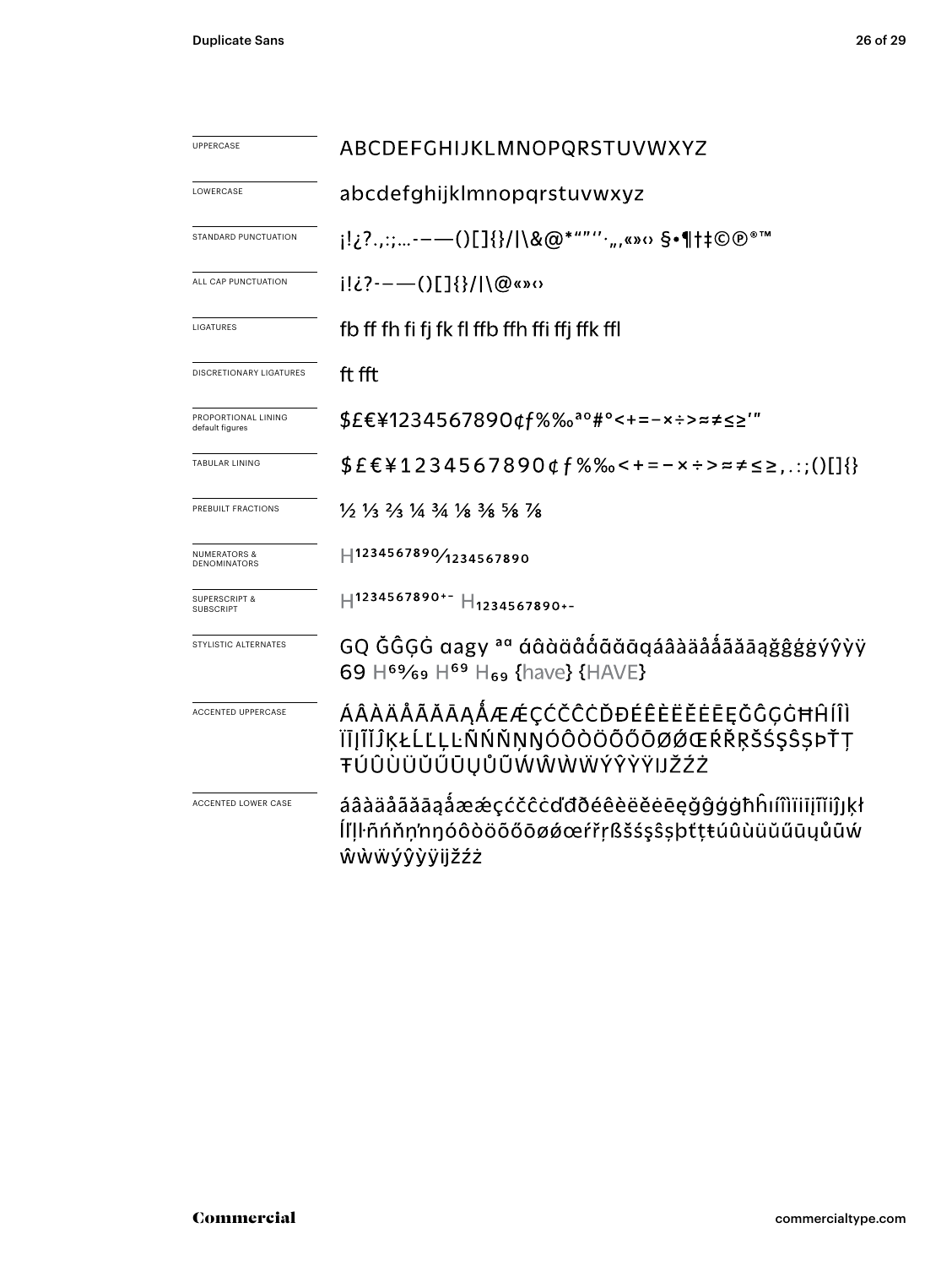| UPPERCASE                                    | ABCDEFGHIJKLMNOPQRSTUVWXYZ                                                                                                       |  |  |  |  |  |
|----------------------------------------------|----------------------------------------------------------------------------------------------------------------------------------|--|--|--|--|--|
| LOWERCASE                                    | abcdefghijklmnopgrstuvwxyz                                                                                                       |  |  |  |  |  |
| STANDARD PUNCTUATION                         | j!¿?.,:;-——()[]{}/ \&@*""''·",«»o §•¶†‡©®®™                                                                                      |  |  |  |  |  |
| ALL CAP PUNCTUATION                          | $i!i$ ?---()[]{}/ \@«»0                                                                                                          |  |  |  |  |  |
| LIGATURES                                    | fb ff fh fi fj fk fl ffb ffh ffi ffj ffk ffl                                                                                     |  |  |  |  |  |
| <b>DISCRETIONARY LIGATURES</b>               | ft fft                                                                                                                           |  |  |  |  |  |
| PROPORTIONAL LINING<br>default figures       | $$EE41234567890$ qf%‰ <sup>ao</sup> #°<+=-×÷>≈≠≤≥'"                                                                              |  |  |  |  |  |
| <b>TABULAR LINING</b>                        | $$E \in 41234567890$ $$f$ %% < + = - x ÷ > = $\neq$ $\leq$ $\geq$ :;()[]{}                                                       |  |  |  |  |  |
| PREBUILT FRACTIONS                           | $\frac{1}{2}$ $\frac{1}{3}$ $\frac{2}{3}$ $\frac{1}{4}$ $\frac{3}{4}$ $\frac{1}{8}$ $\frac{3}{8}$ $\frac{5}{8}$ $\frac{1}{8}$    |  |  |  |  |  |
| <b>NUMERATORS &amp;</b><br>DENOMINATORS      | H1234567890/1234567890                                                                                                           |  |  |  |  |  |
| <b>SUPERSCRIPT &amp;</b><br><b>SUBSCRIPT</b> | $H$ 1234567890+- $H$ 1234567890+-                                                                                                |  |  |  |  |  |
| STYLISTIC ALTERNATES                         | GQ ĞĜGĠ aagy aa áâàäåååãāąáâàäåååãāąǧĝģġýŷỳÿ<br>69 H <sup>69</sup> / <sub>69</sub> H <sup>69</sup> H <sub>69</sub> {have} {HAVE} |  |  |  |  |  |
| <b>ACCENTED UPPERCASE</b>                    | ÁÂÀÄÅÃĂĀĄÅÆÆÇĆČĈĊĎĐÉÊÈËĔĒĘĞĜĢĠĦĤÍÎÌ<br>ĬĪĮĨĬĴĶŁĹĽĻĿÑŃŇŅŊÓÔÒÖÕŐŌØØŒŔŘŖŠŚŞŜȘÞŤŢ<br>ŦÚÛÙÜŬŰŪŲŮŨŴŴŴŴÝŶŸŸIJŽŹŻ                        |  |  |  |  |  |
| ACCENTED LOWER CASE                          | áâàäåãăāąåææçćčĉċďđðéêèëĕėēęǧĝģġħĥıíîìïiījĩĭiĵj<br>ķłĺľļŀñńňṇ'nŋóôòöõőōøǿœŕřṛßšśşŝṣþťṭŧúûùüŭűūųůũ<br>ŴŴŴŴÝŶ <i>ŶŸijžźż</i>       |  |  |  |  |  |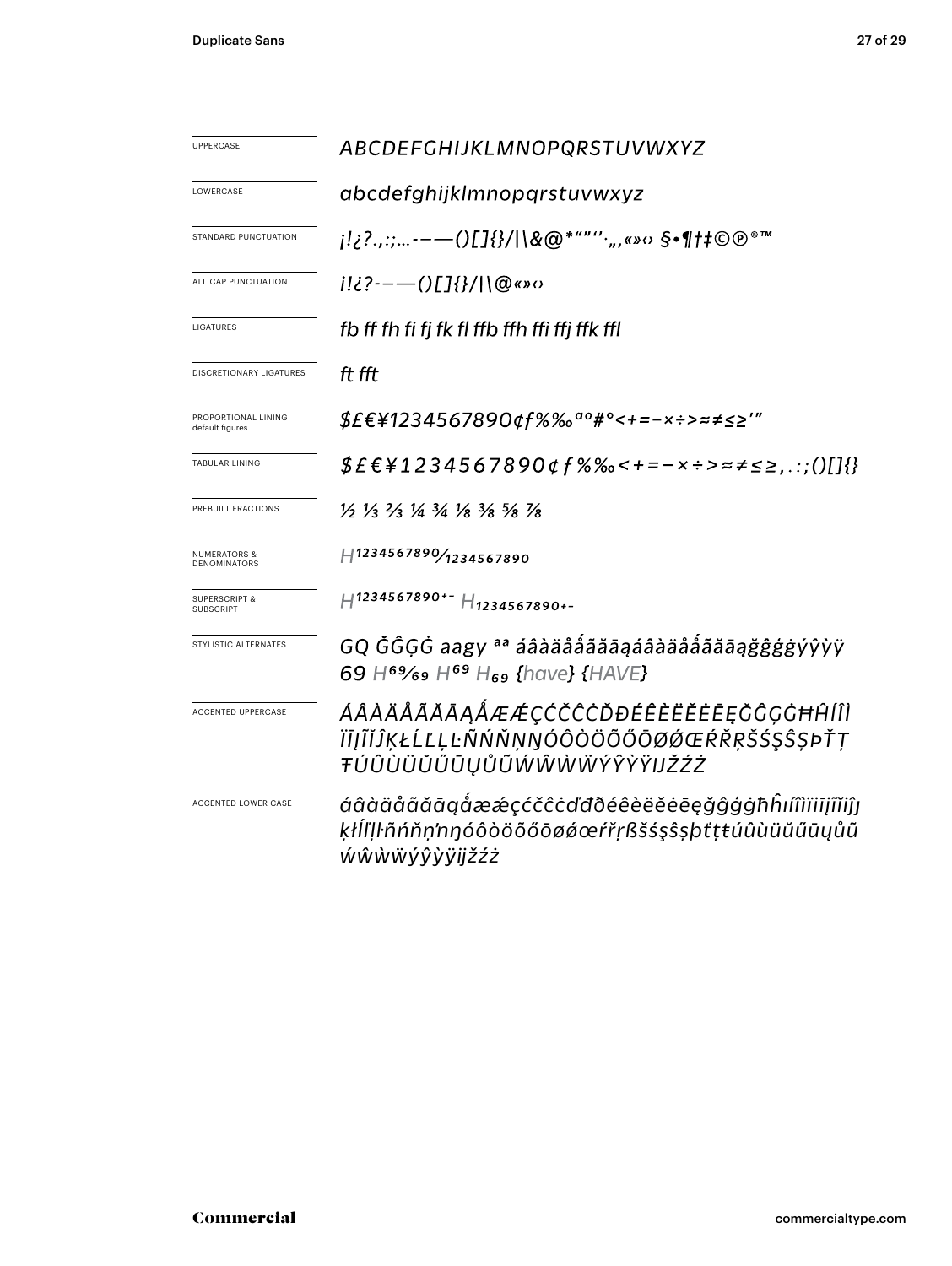| <b>OPENTYPE FEATURES</b><br><b>FAMILY WIDE</b>        | <b>DEACTIVATED</b>                             |                                           | <b>ACTIVATED</b>                                   |                                             |  |
|-------------------------------------------------------|------------------------------------------------|-------------------------------------------|----------------------------------------------------|---------------------------------------------|--|
| ALL CAPS<br>opens up spacing, moves<br>punctuation up |                                                | Ham & «Eggs» @ [just] £28?                | ¿HAM & «EGGS» @ [JUST] £28?                        |                                             |  |
| PROPORTIONAL LINING<br>default figures                | Sale Price:<br>Originally:                     | \$3,460 €1,895<br>\$7,031 £9,215          | Sale Price:<br>Originally:                         | \$3,460 €1,895<br>\$7,031 £9,215            |  |
| TABULAR LINING                                        | Sale Price:<br>Originally:                     | \$3,460 €1,895<br>\$7,031 £9,215          | Sale Price:<br>Originally:                         | $$3,460$ €1,895<br>$$7,031$ £9,215          |  |
| FRACTIONS<br>ignores numeric date format              | 21/03/10 and 2 1/18 460/920                    |                                           | 21/03/10 and 21/ <sub>18</sub> 460/ <sub>920</sub> |                                             |  |
| SUPERSCRIPT/SUPERIOR                                  | $x158 + y23 \times z18 - a4260$                |                                           |                                                    | $x^{158} + y^{23} \times z^{18} - a^{4260}$ |  |
| SUBSCRIPT/INFERIOR                                    |                                                | $x158 \div y23 \times z18 - a4260$        | $X_{158} \div Y_{23} \times Z_{18} - A_{4260}$     |                                             |  |
| DENOMINATOR<br>for making arbitrary fractions         | 0123456789 0123456789                          |                                           | 0123456789 0123456789                              |                                             |  |
| NUMERATOR<br>for making arbitrary fractions           | 0123456789 0123456789<br>0123456789 0123456789 |                                           |                                                    |                                             |  |
| LANGUAGE FEATURE<br>Polski (Polish) kreska accent     |                                                | ŚLADY ŹRÓDŁA możliwość                    | ŚLADY ŹRÓDŁA możliwość                             |                                             |  |
| LANGUAGE FEATURE<br>Română (Romanian) s accent        |                                                | ÎNSUȘI conștiință științifice             | ÎNSUȘI conștiință științifice                      |                                             |  |
| <b>OPENTYPE FEATURES</b><br><b>ROMAN &amp; ITALIC</b> | <b>DEACTIVATED</b>                             |                                           | <b>ACTIVATED</b>                                   |                                             |  |
| DISCRETIONARY LIGATURES                               |                                                | Crofters often offtake offtrack           | Crofters often offtake offtrack                    |                                             |  |
| STYLISTIC SET 03<br>alternate a (double story)        |                                                | 2 <sup>ª</sup> Pluralization alternatives | 2 <sup>ª</sup> Pluralization alternatives          |                                             |  |
| STYLISTIC SET 04<br>alternate g                       | Foggy gilded greenery değildi                  |                                           |                                                    | Foggy gilded greenery değildi               |  |
| STYLISTIC SET 06<br>alternate y                       |                                                | Brooklynite players yawning               | Brooklynite players yawning                        |                                             |  |
| STYLISTIC SET 09<br>alternate G                       |                                                | <b>Grand &amp; Gallant Gliding Guild</b>  | <b>Grand &amp; Gallant Gliding Guild</b>           |                                             |  |
| STYLISTIC SET 10<br>alternate Q                       |                                                | <b>Quell Quite Quickly &amp; Quietly</b>  | Quell Quite Quickly & Quietly                      |                                             |  |
| STYLISTIC SET 12<br>alternate 6 9                     |                                                | Throughout 1996, the theatre              | Throughout 1996, the theatre                       |                                             |  |
| STYLISTIC SET 13<br>alternate { }                     |                                                | Sales of {Quilts} and {COVERS}            | Sales of {Quilts} and {COVERS}                     |                                             |  |
| STYLISTIC ALTERNATES<br>Illustrator/Photoshop         |                                                | 196 {Quilts} with any {COVERS}            | 196 {Quilts} with any {COVERS}                     |                                             |  |
| <b>OPENTYPE FEATURES</b><br>ROMAN ONLY                | DEACTIVATED                                    |                                           | <b>ACTIVATED</b>                                   |                                             |  |
| STYLISTIC SET 01<br>alternate a (single story)        |                                                | 2 <sup>ª</sup> Pluralization alternatives | $2^\alpha$ Pluralization alternatives              |                                             |  |
| <b>OPENTYPE FEATURES</b><br><b>ITALIC ONLY</b>        | DEACTIVATED                                    | <b>ACTIVATED</b>                          |                                                    |                                             |  |

STYLISTIC SET 02 alternate a (double story)

*2ª Pluralization alternatives*

*2ª Pluralization alternatives*